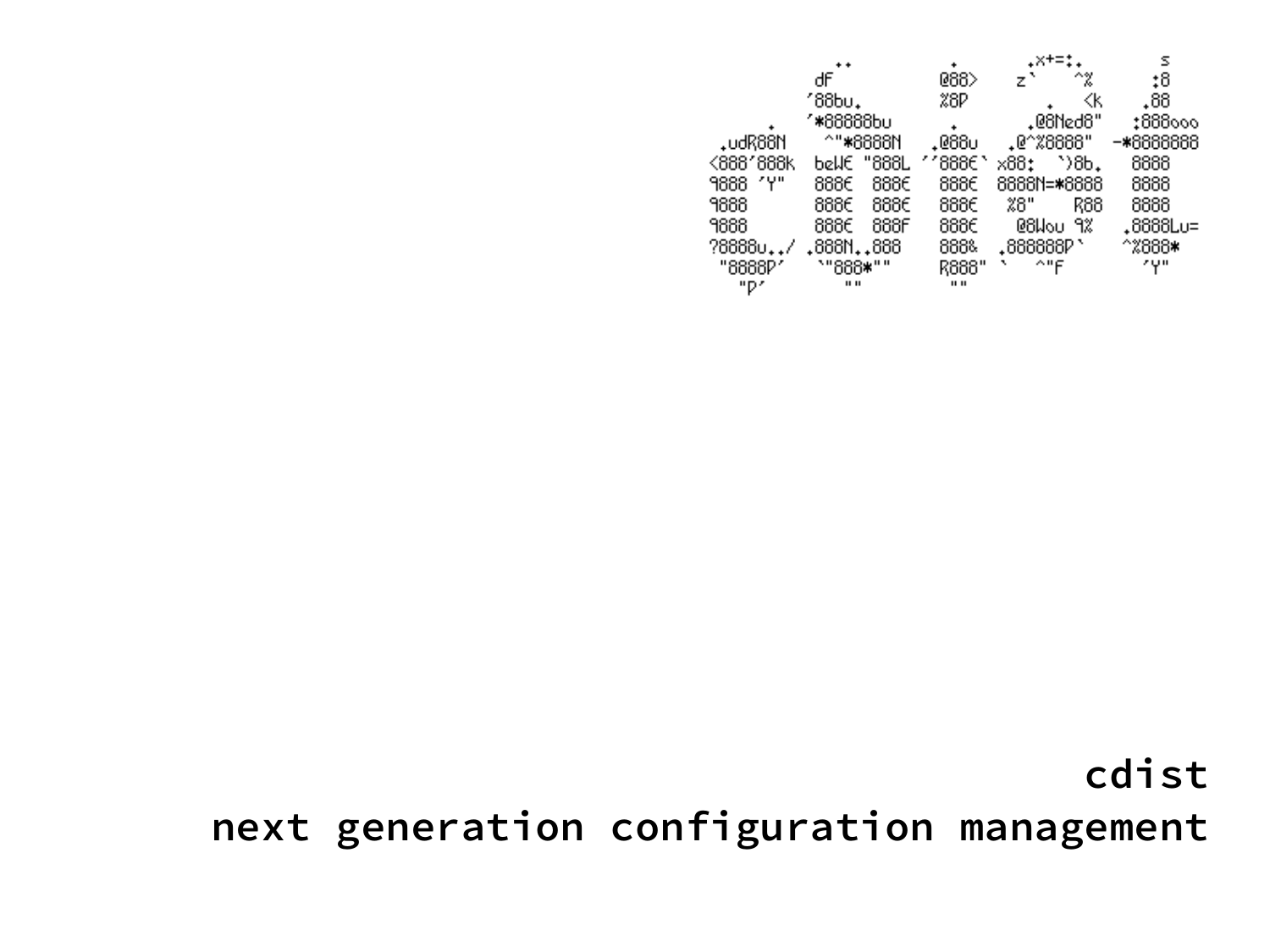# **Topics**

- Configuration Management
- Introduction to cdist
	- History
	- Design Goals
	- Features
- How to use cdist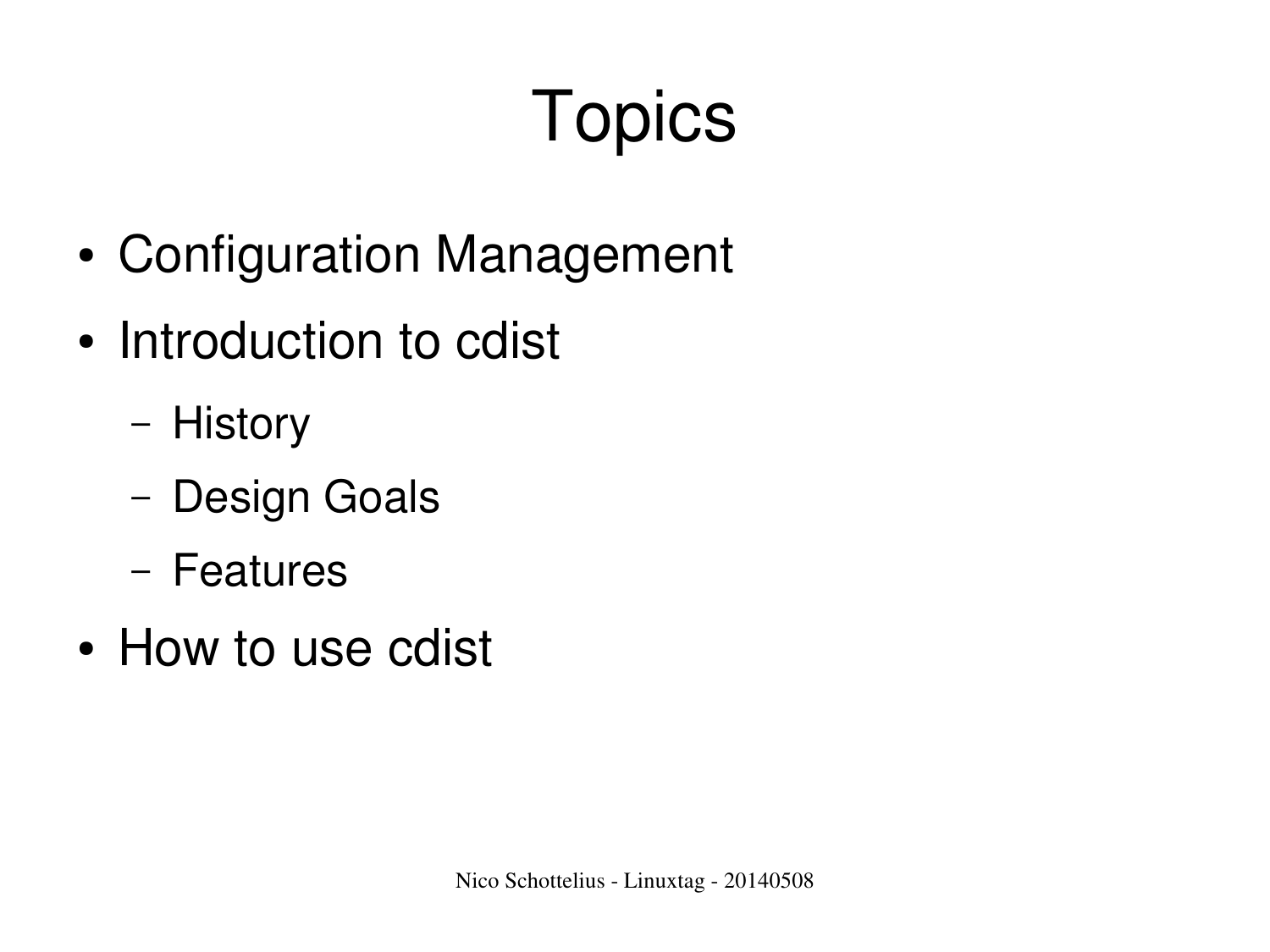### Who's that guy?

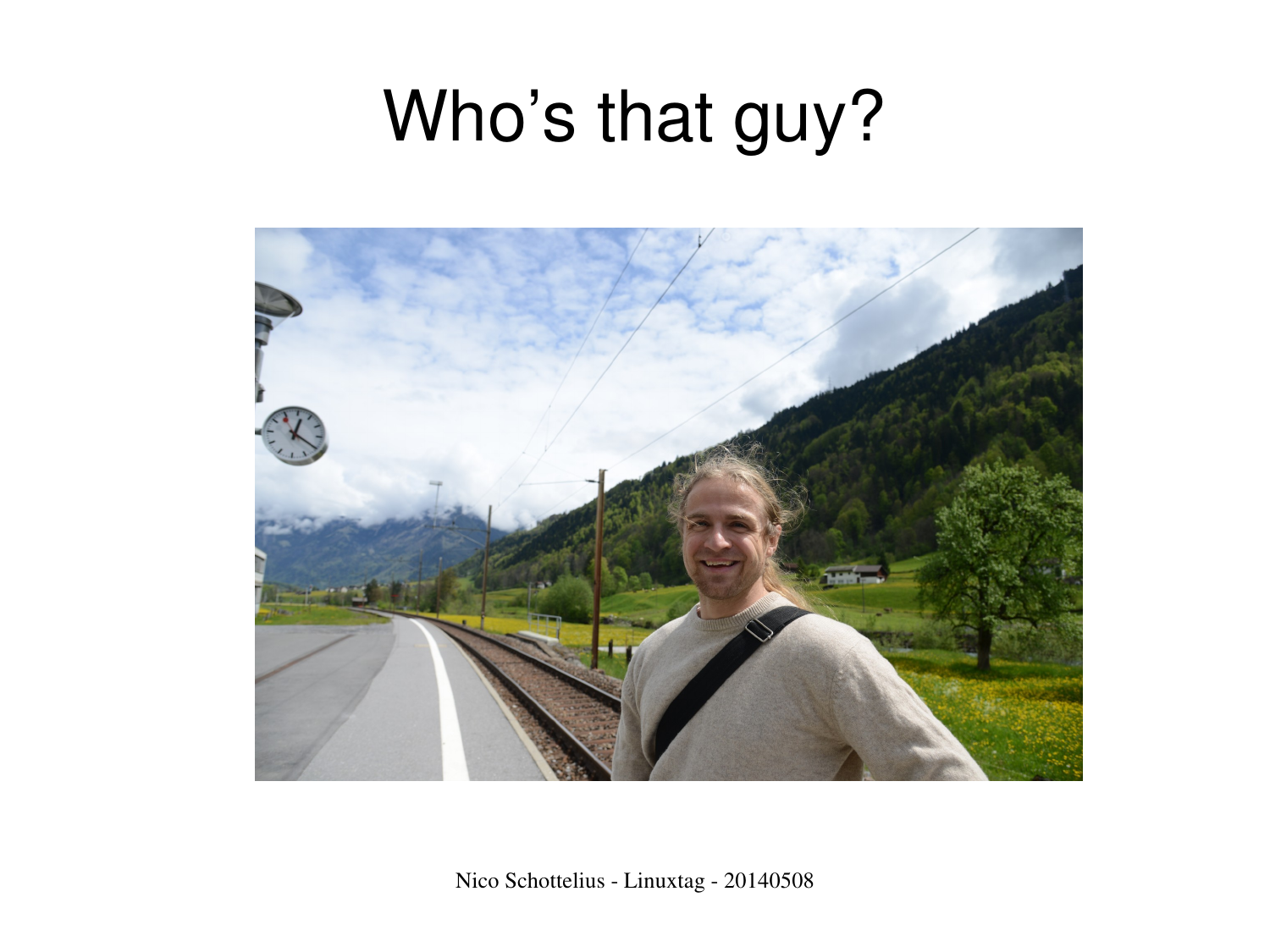#### Next generation configuration management?

#### Huh?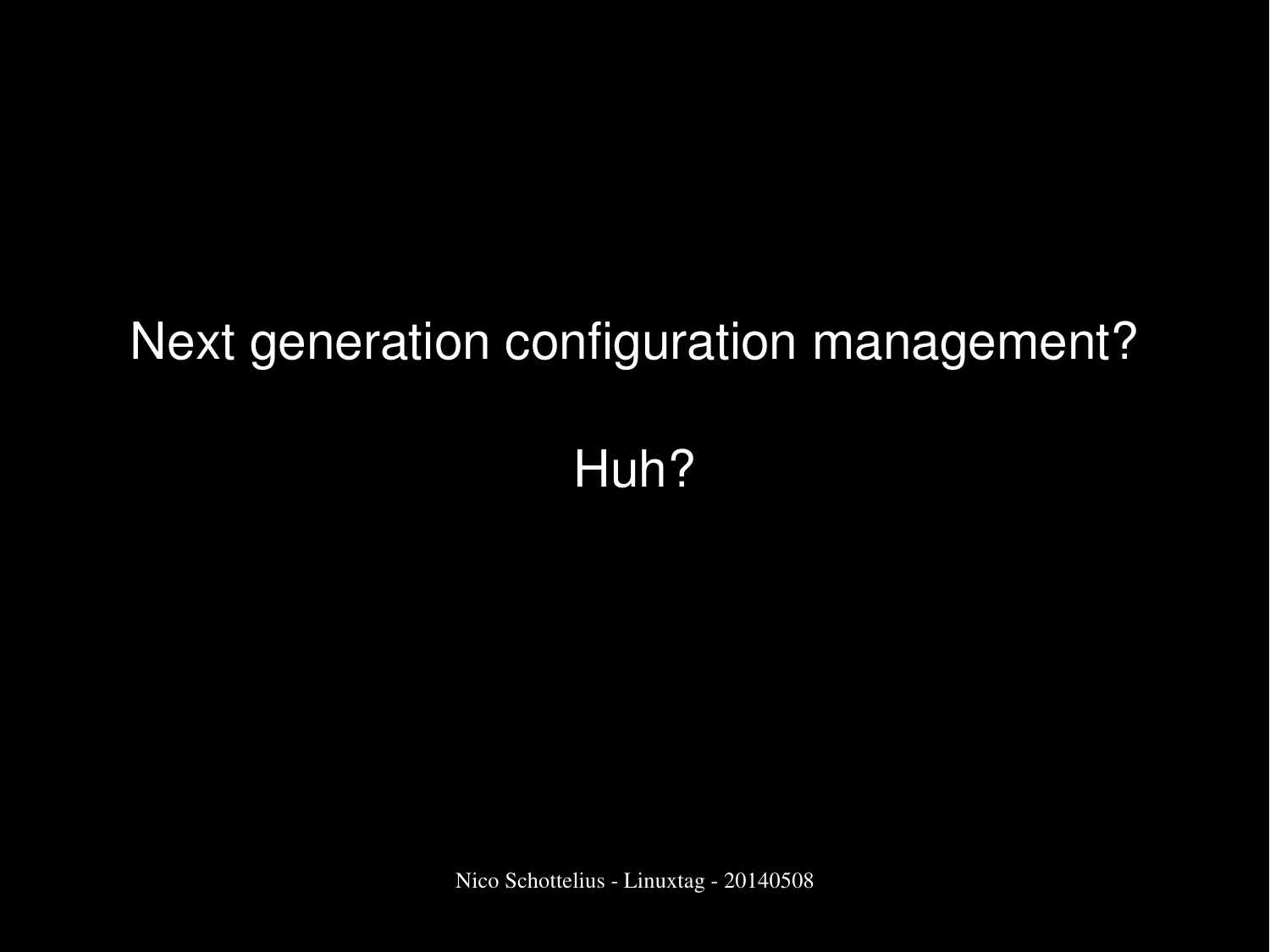# Configuration Management

Manage configurations in a well defined way.

- Reproducable
- Documentation
- Idempotent
- Scaling out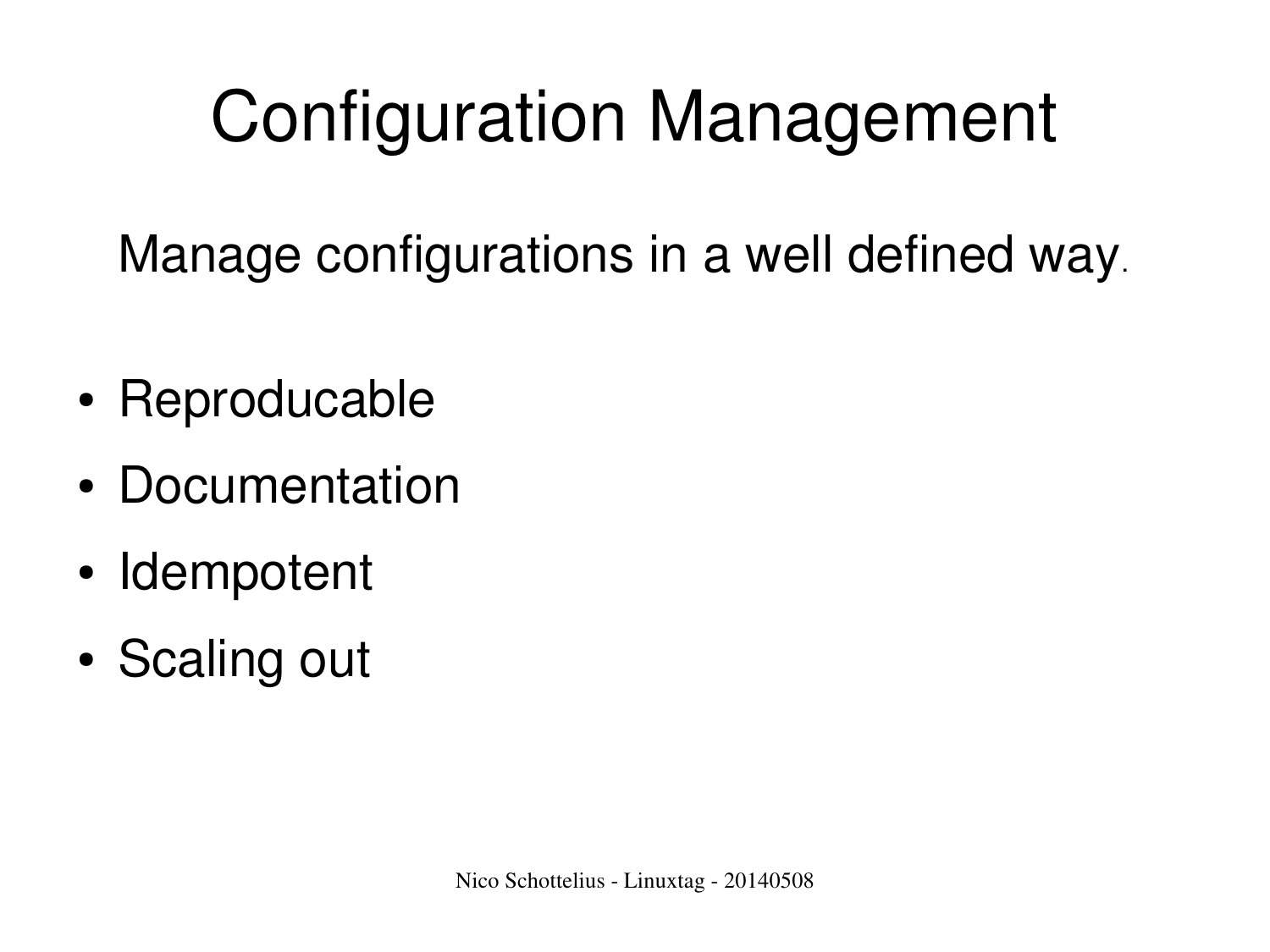# **Configuration Management - NG**

Lessons learned from the mistakes others did

- $\cdot$  Easy to use no facepalm effect
- $\cdot$  Simple design no grey hair effect
- Push Support for coordinated changes
- DRY Reuse existing technologies
- FOSS GPL, not half commercial
- $\cdot$  Installation support in 4.0 pre branches
- Not affiliated with \$distro \$vendor \$evil\_vendor\_lockin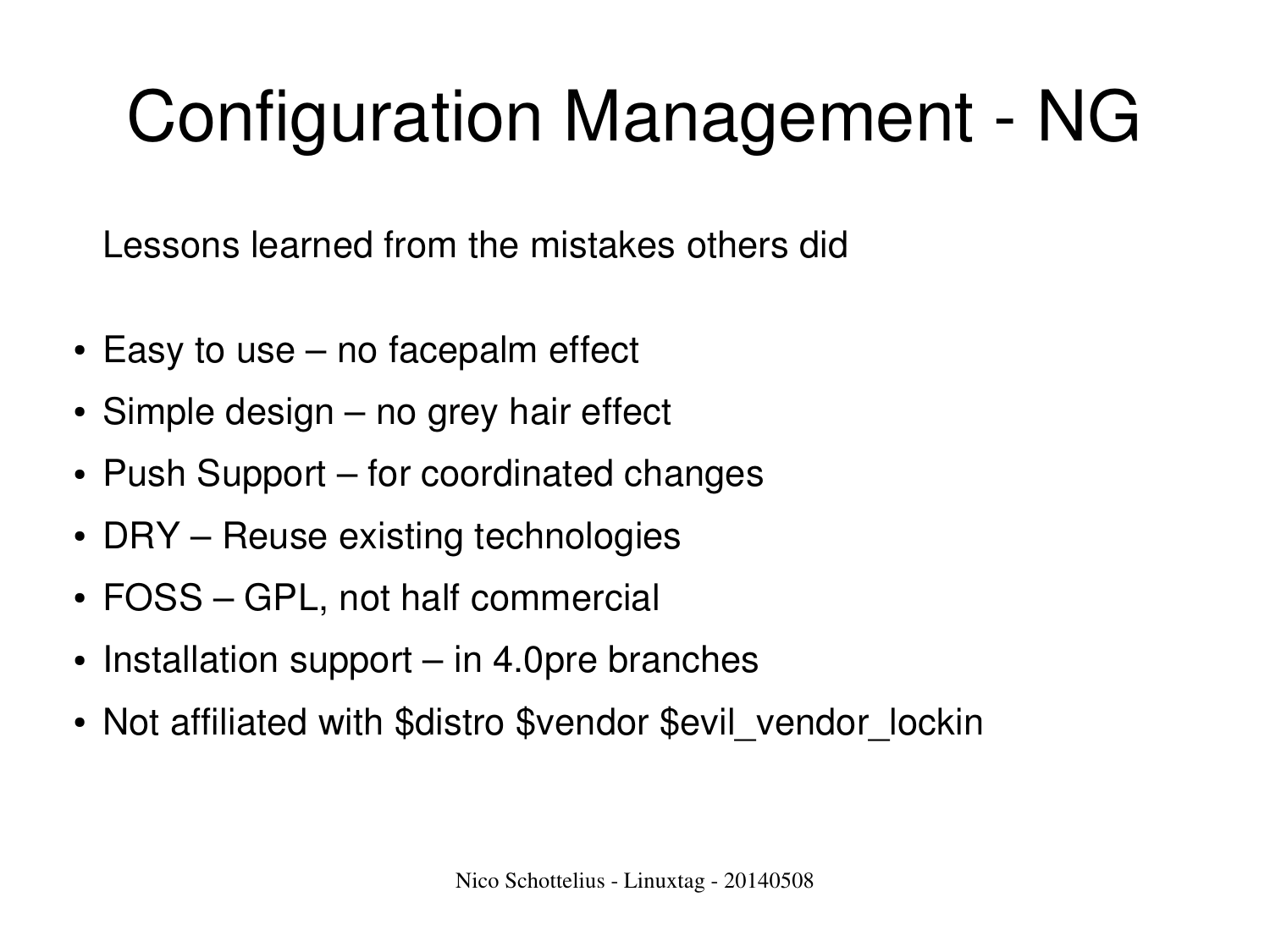### Cdist history

- 2010-11-10: LISA'10 BoFs
- 2011-03-07: First public release of cdist
- 2011-09-16: Rewrite cdist core in python
- 2013-01-01: Founded ungleich GmbH
- 2014-05-05: Released cdist 3.1.5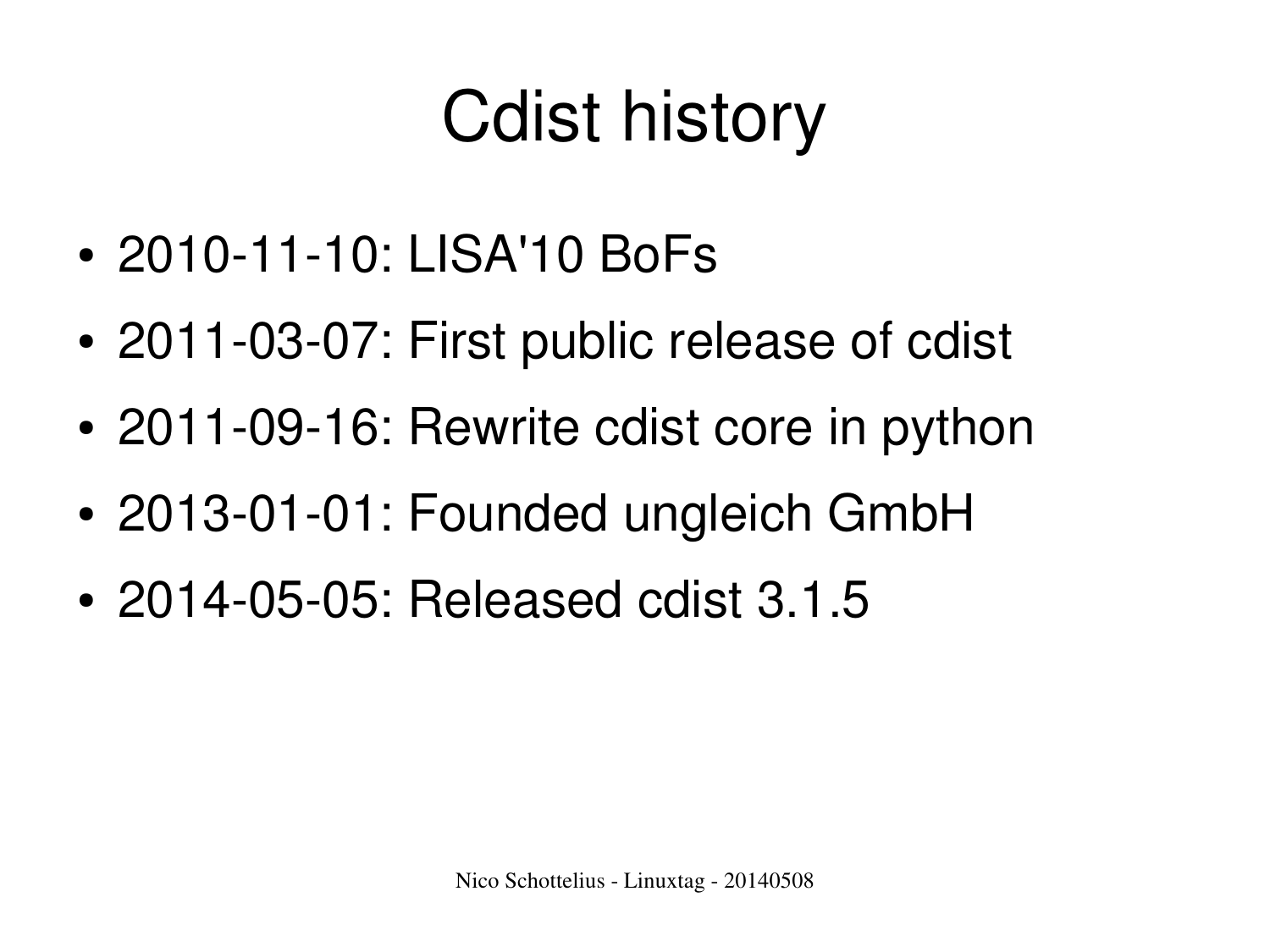# Design Goals

- Minimale requirements to environment
	- DB (filesystem)
	- Target hosts (sh, ssh)
	- Technologies (fs, sh, ssh)
- Known DSL (sh)
- Scalable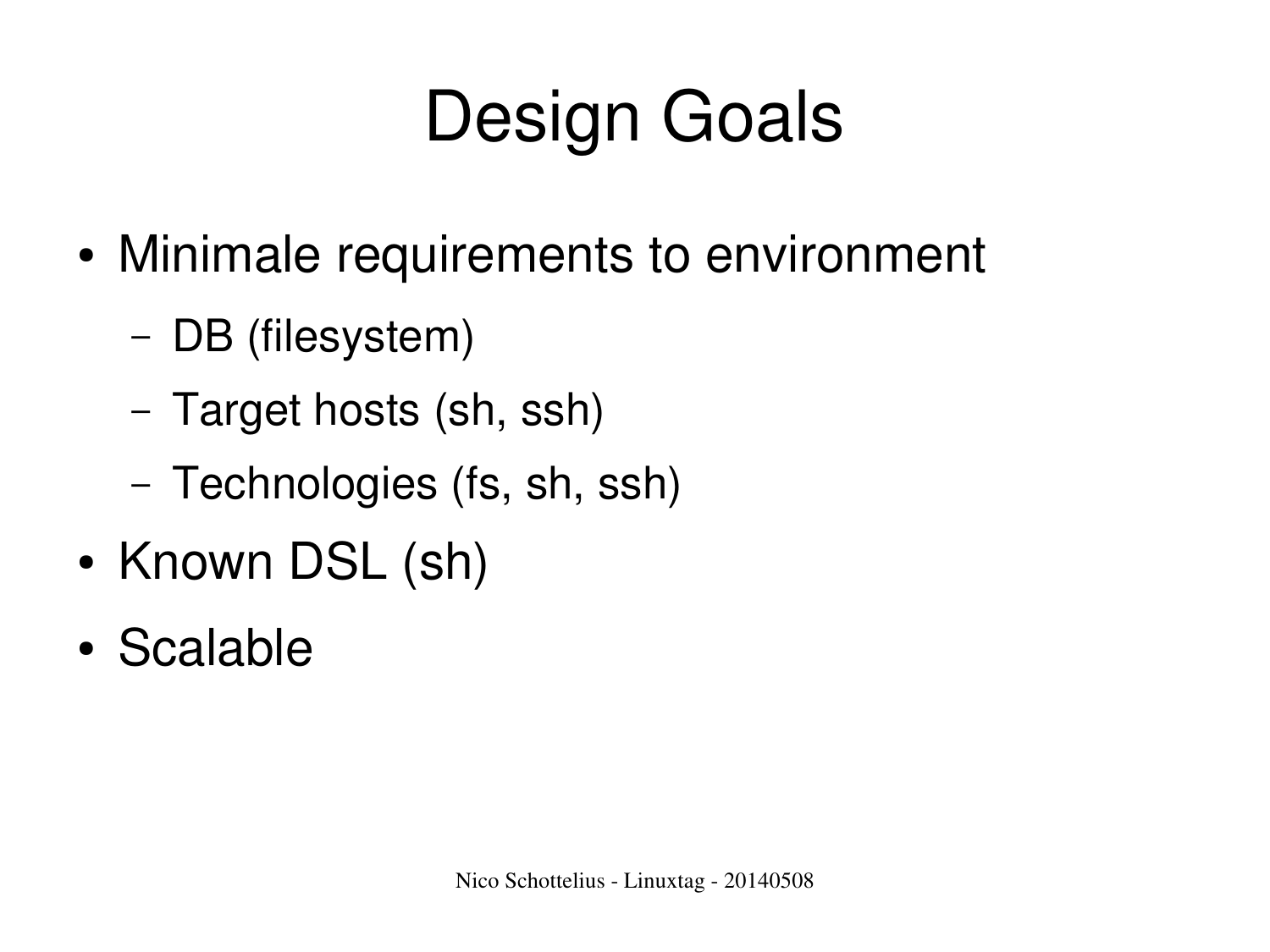### Cdist Features

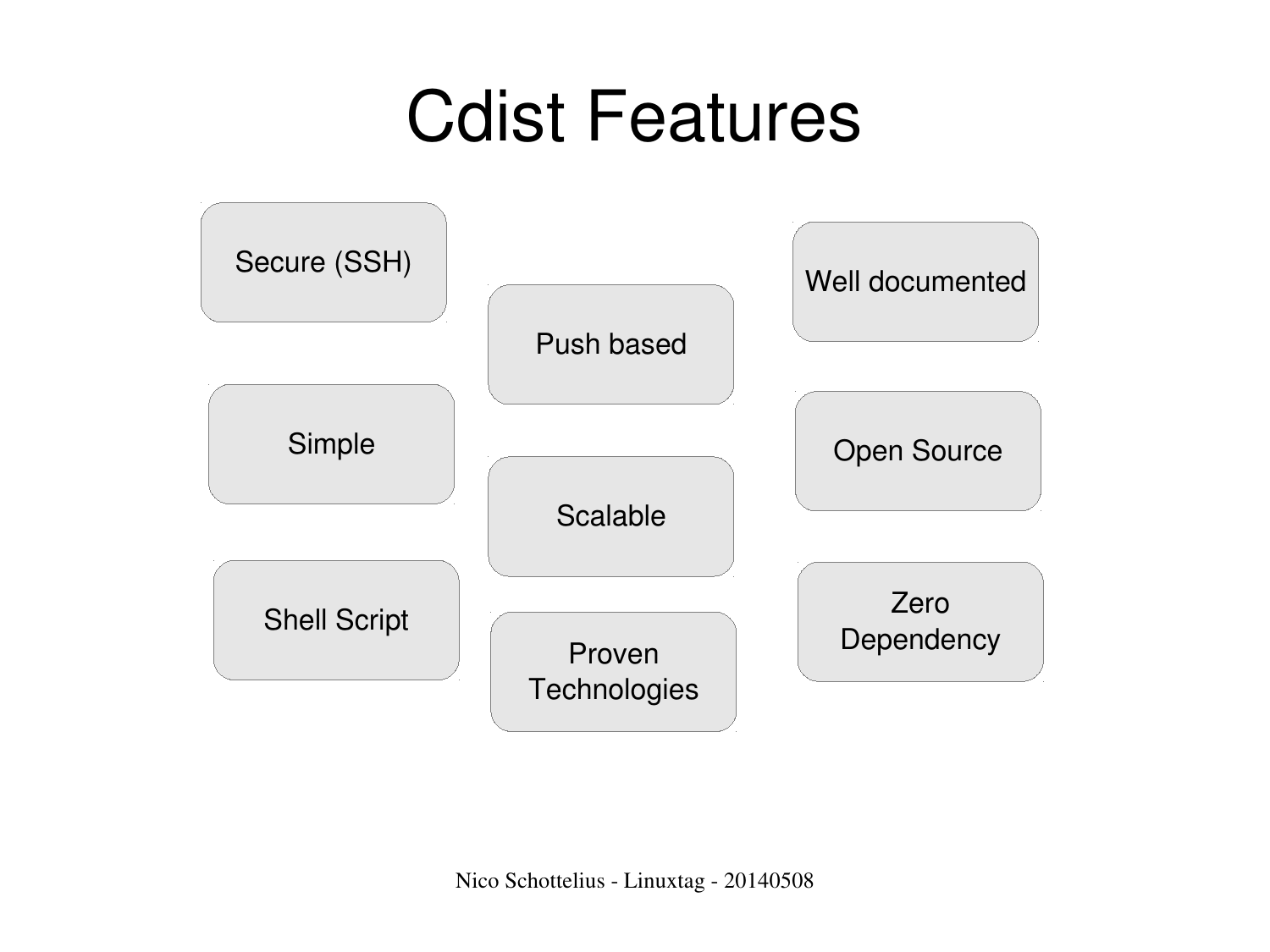#### cdist is very simple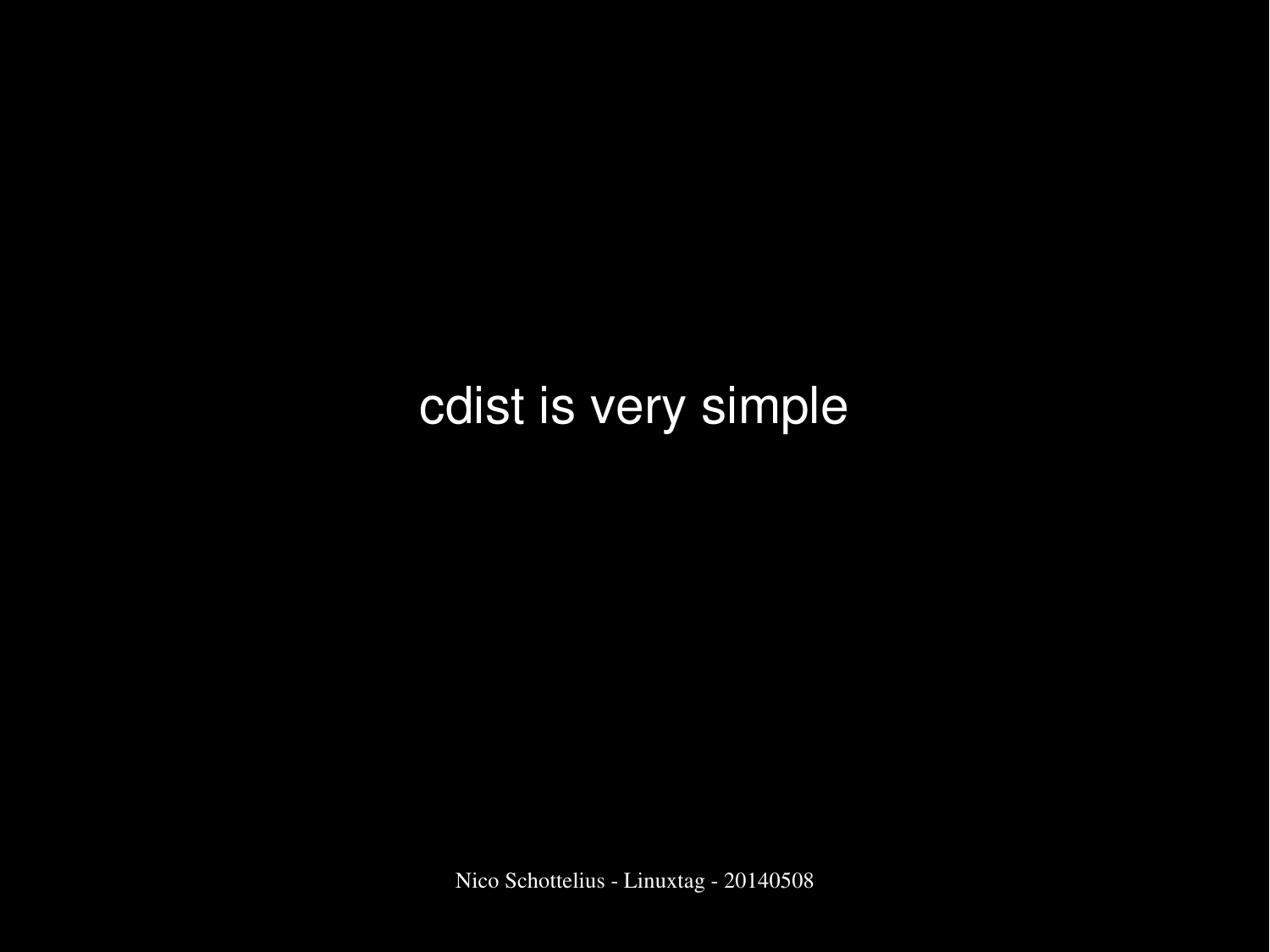## **Configuration**

```
% mkdir -p \sim /.cdist/manifest
% $EDITOR ~/.cdist/manifest/init
case "$__target_host" in
  localhost)
```
\_\_file /tmp/cdist-rocks  $;\;;\;$ esac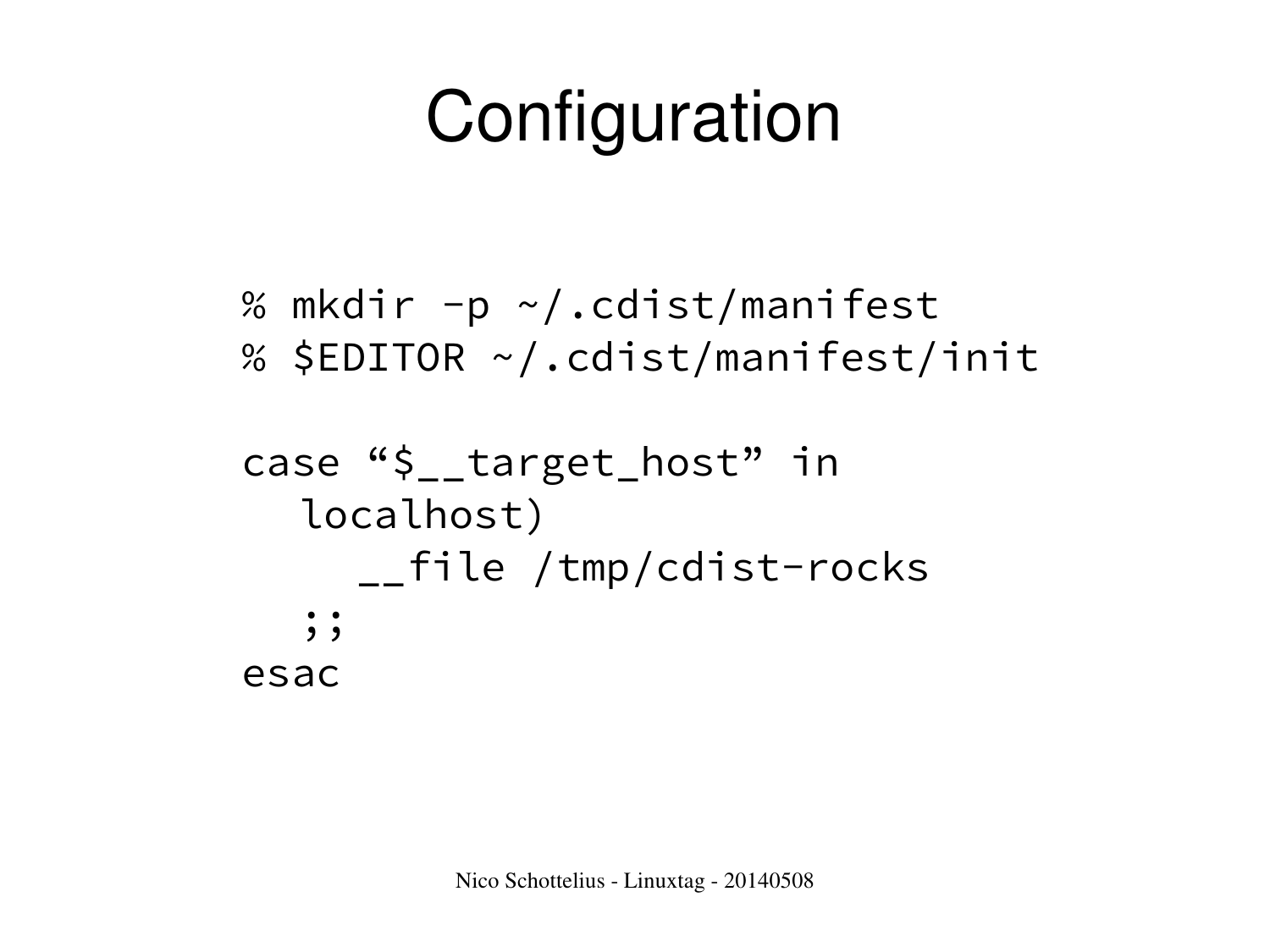# Configuration Run

#### % cdist config -v localhost

INFO: localhost: Running global explorers INFO: localhost: Running initial manifest /home/users/nico/.tmp/tmpn9mbqn/out/conf/manifest/init INFO: localhost: Running object manifests and type explorers INFO: localhost: Running manifest and explorers for \_\_file/tmp/cdist-rocks INFO: localhost: Generating and executing code INFO: Resolving dependencies... INFO: localhost: Generating and executing code for \_\_file/tmp/cdist-rocks INFO: localhost: Finished successful run in 4.075293779373169 seconds

INFO: Total processing time for 1 host(s): 4.618075609207153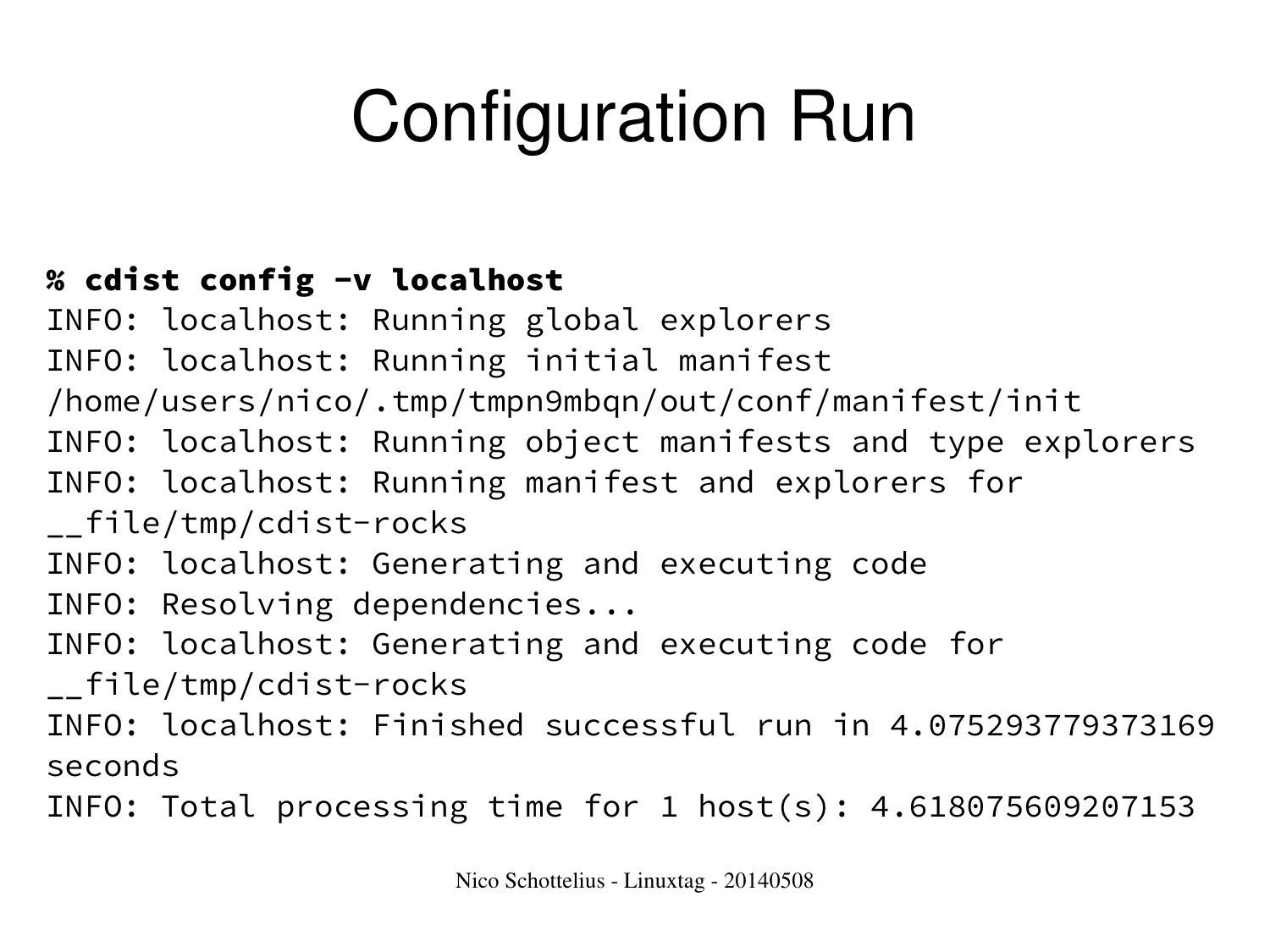Behind the scenes...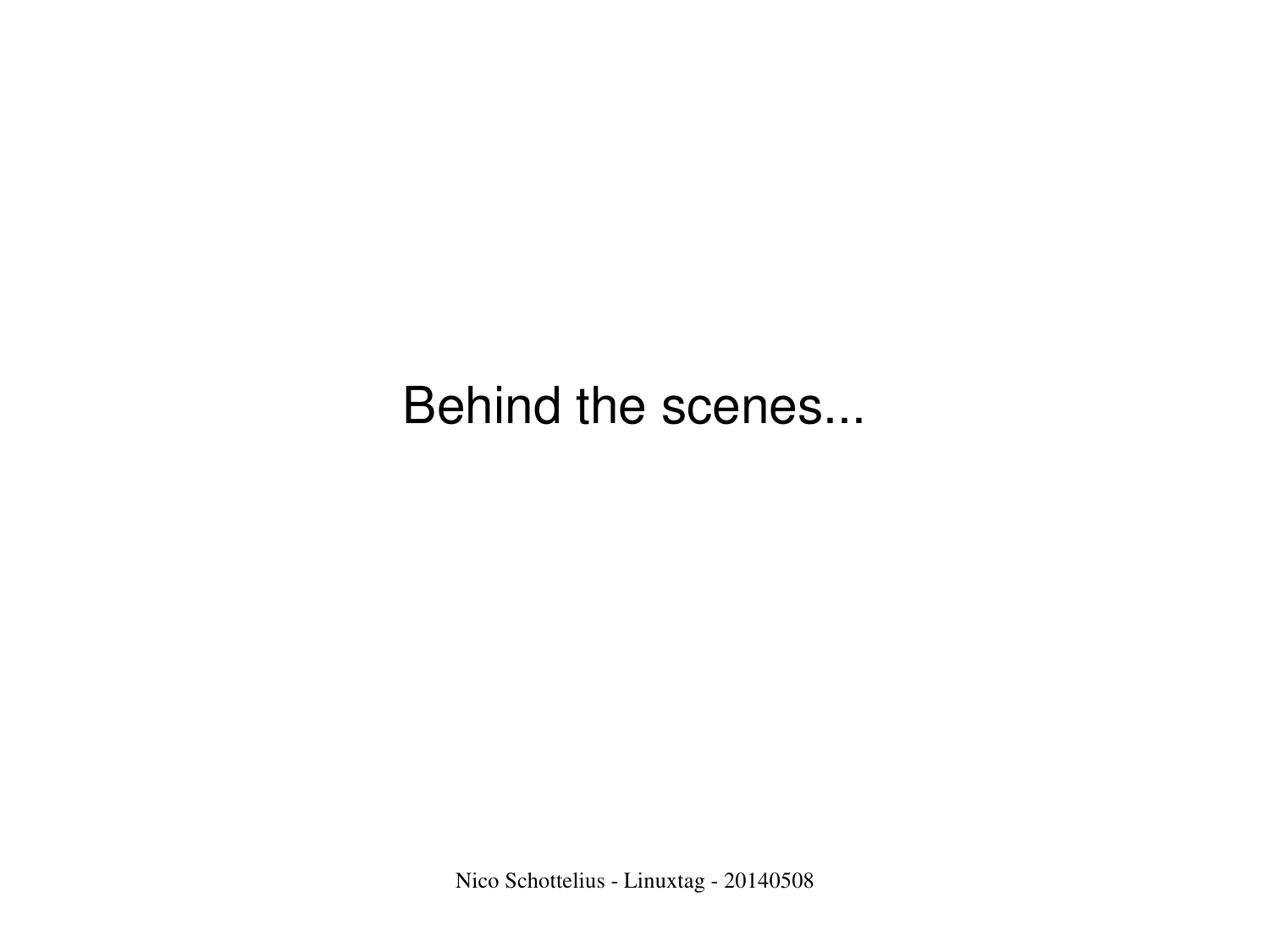## The big picture



Nico Schottelius - Linuxtag - 20140508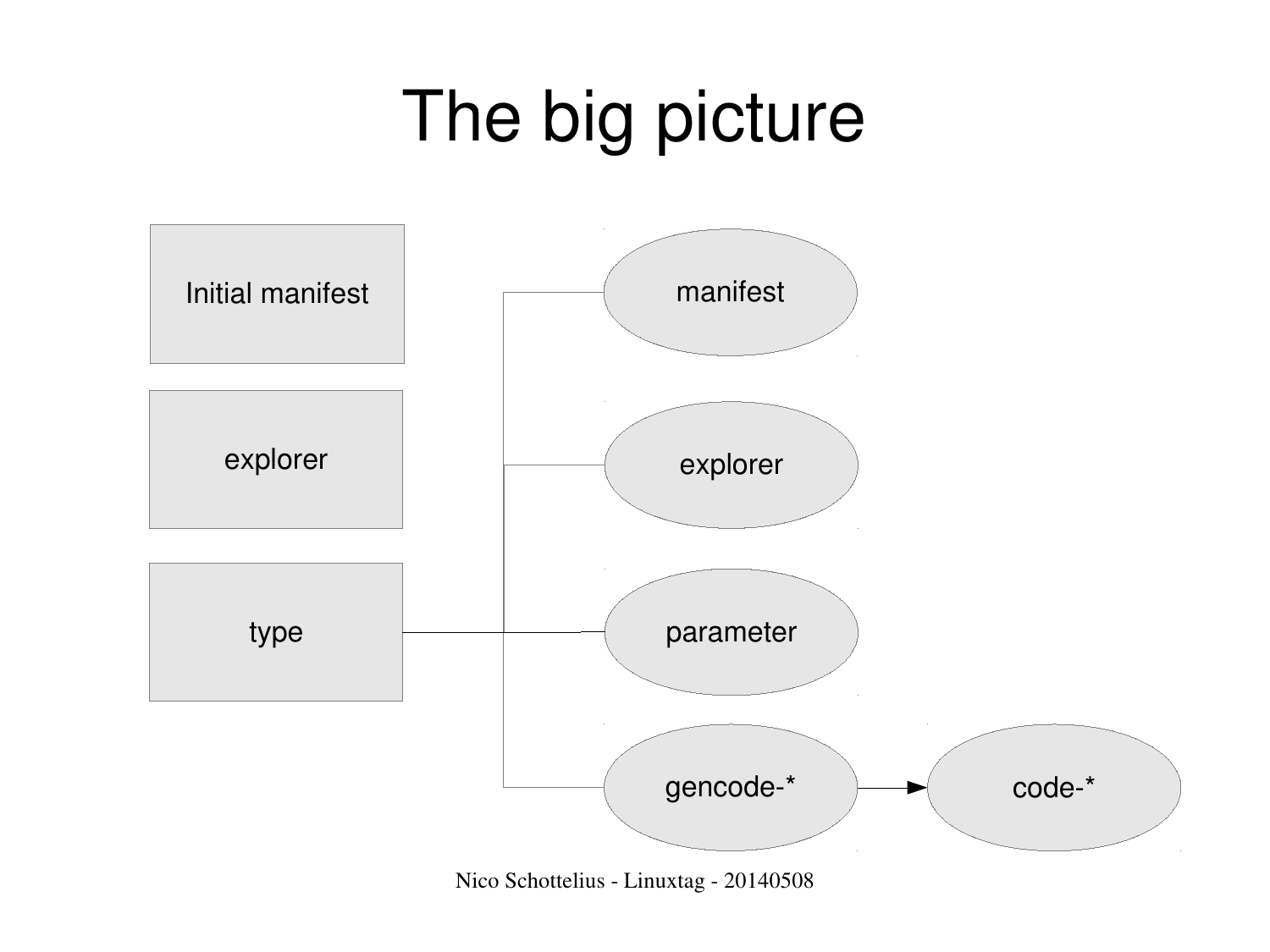### Manifest

- Shell script
- Define what to use

```
% $EDITOR ~/.cdist/manifest/init
case "$__target_host" in
  localhost)
     __file /tmp/cdist-rocks
   \frac{1}{2};
esac
```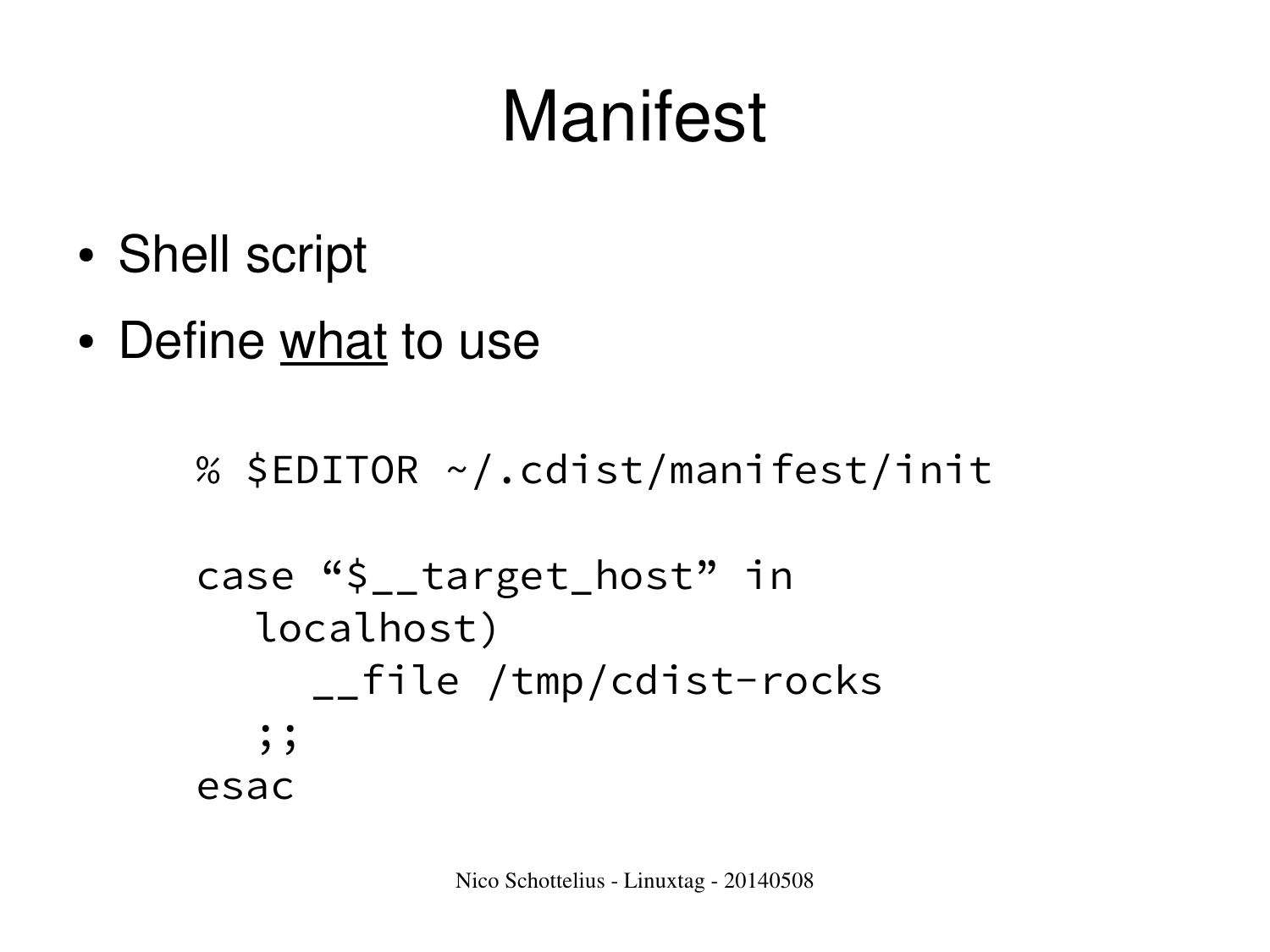### Explorer

• Acquire state of the system

% cdist config -v localhost INFO: localhost: Running global explorers INFO: localhost: Running initial manifest...

- Examples of explorers:
	- hostname
	- interfaces
	- os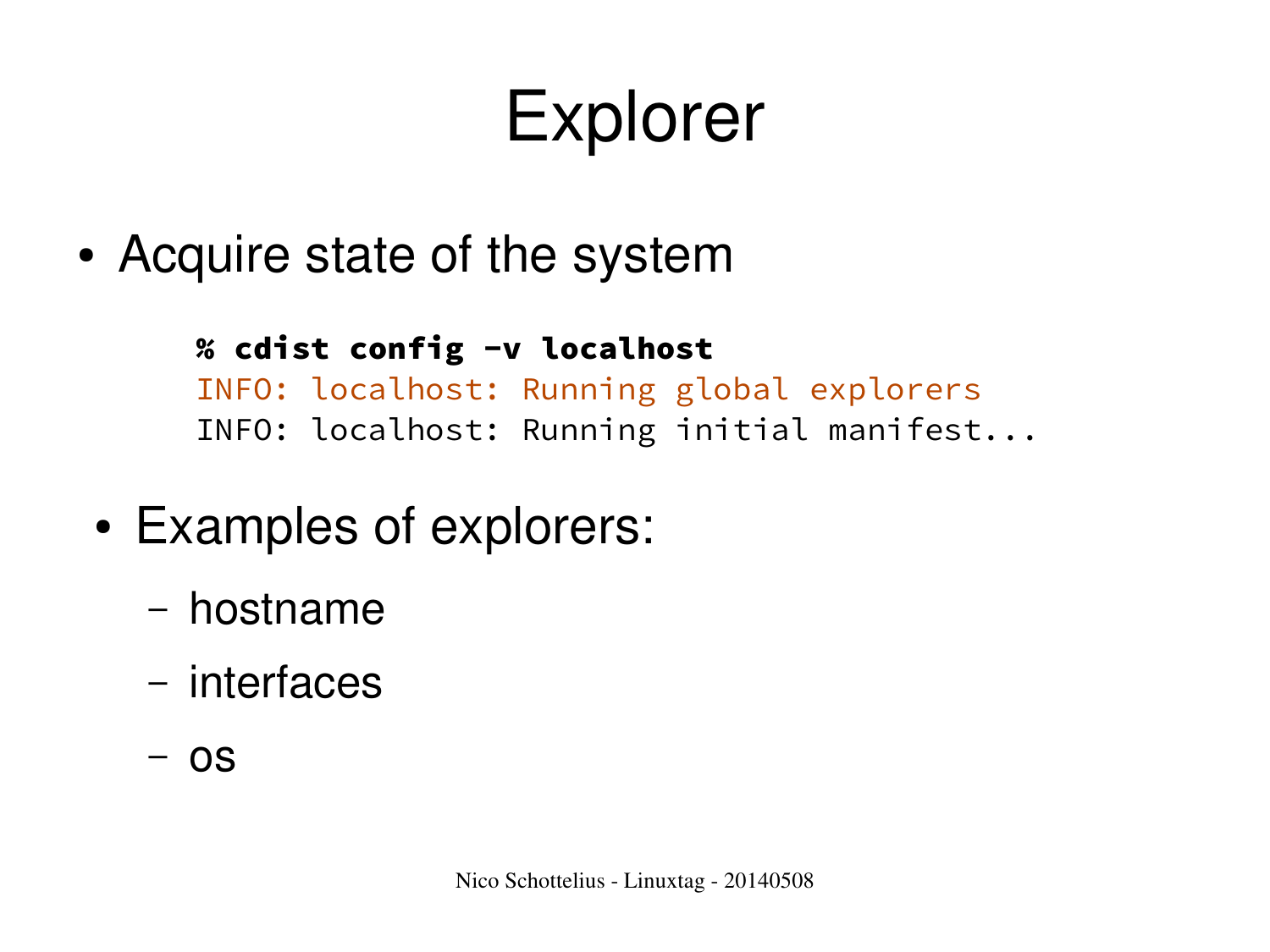#### Types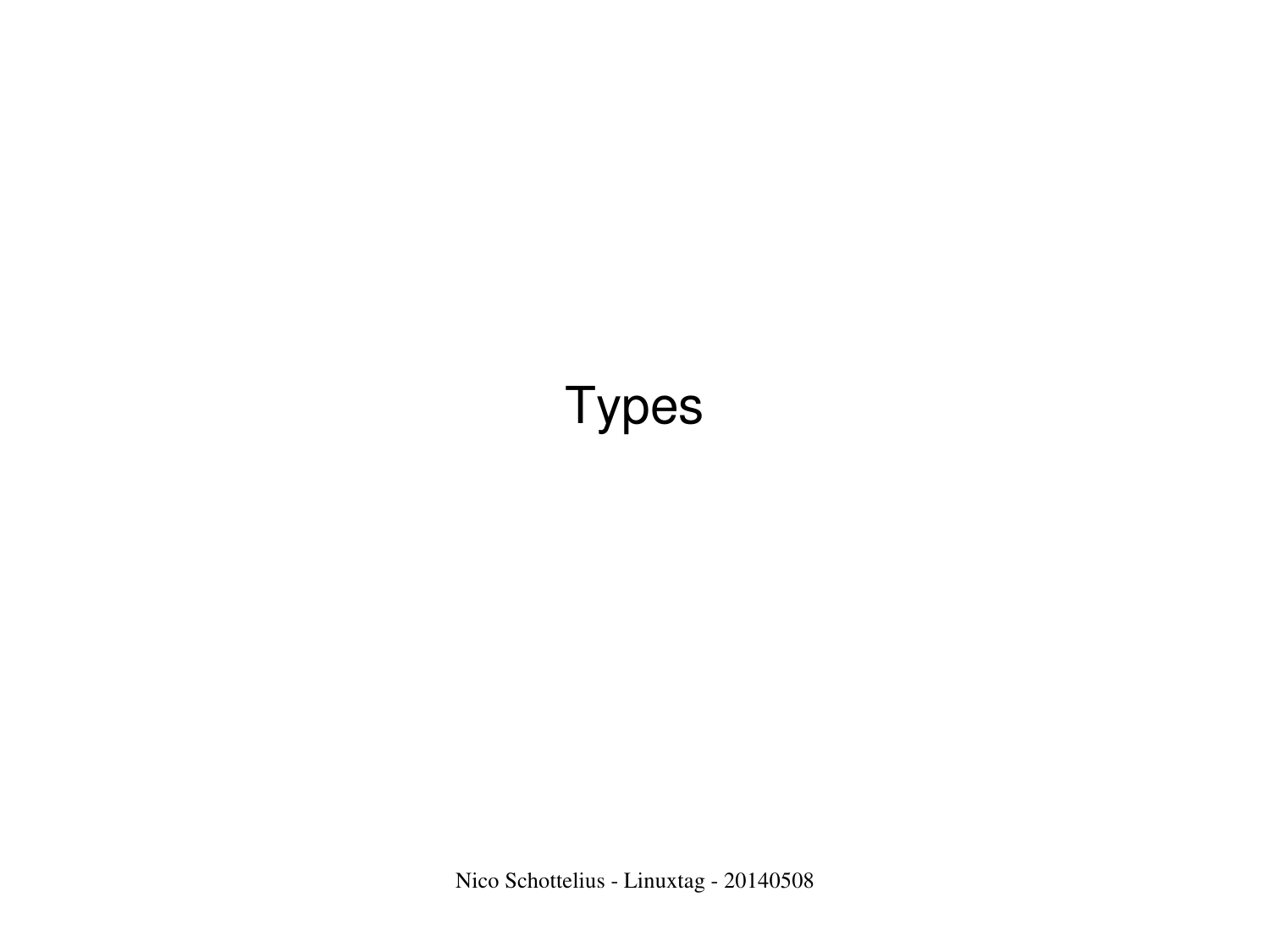# Type

- A type bundles functionality
- Consist of
	- Manifest
	- Explorer
	- Manpage
	- Parameter
	- gencode-local, gencode-remote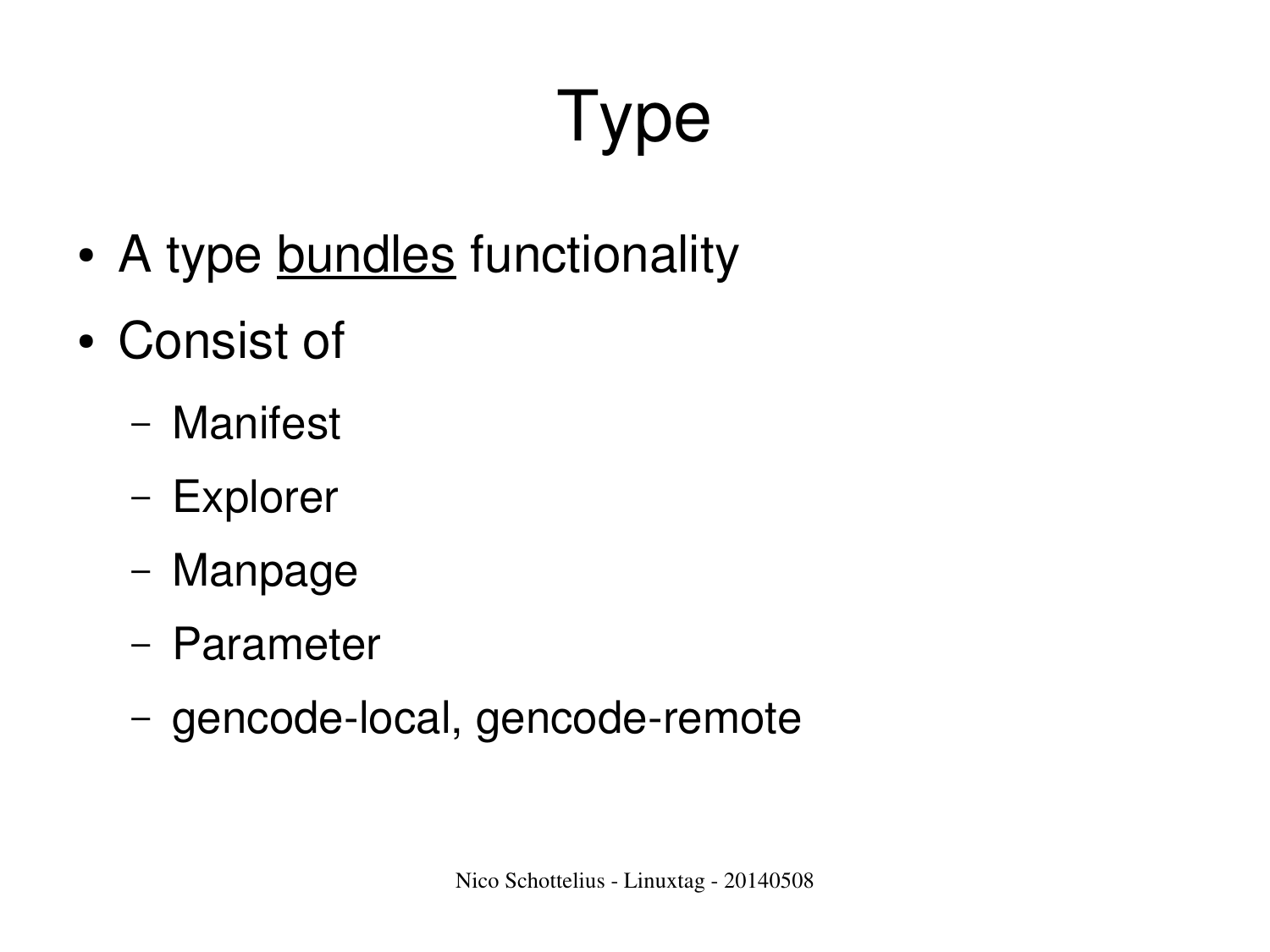# Create Type

```
% mkdir -p \sim/.cdist/type/ speech
% mkdir ~/.cdist/type/_speech/parameter
% echo colour > \sim/ cdist/type/ speech/parameter/required
% $EDITOR ~/.cdist/type/ speech/manifest
```

```
colour=$(cat "$__object/parameter/colour")
__file "$__object_id" --source - << eof
The speech is $colour today!
eof
```
% echo "\_\_speech /tmp/speech --colour green"  $>> \sim$ /.cdist/manifest/init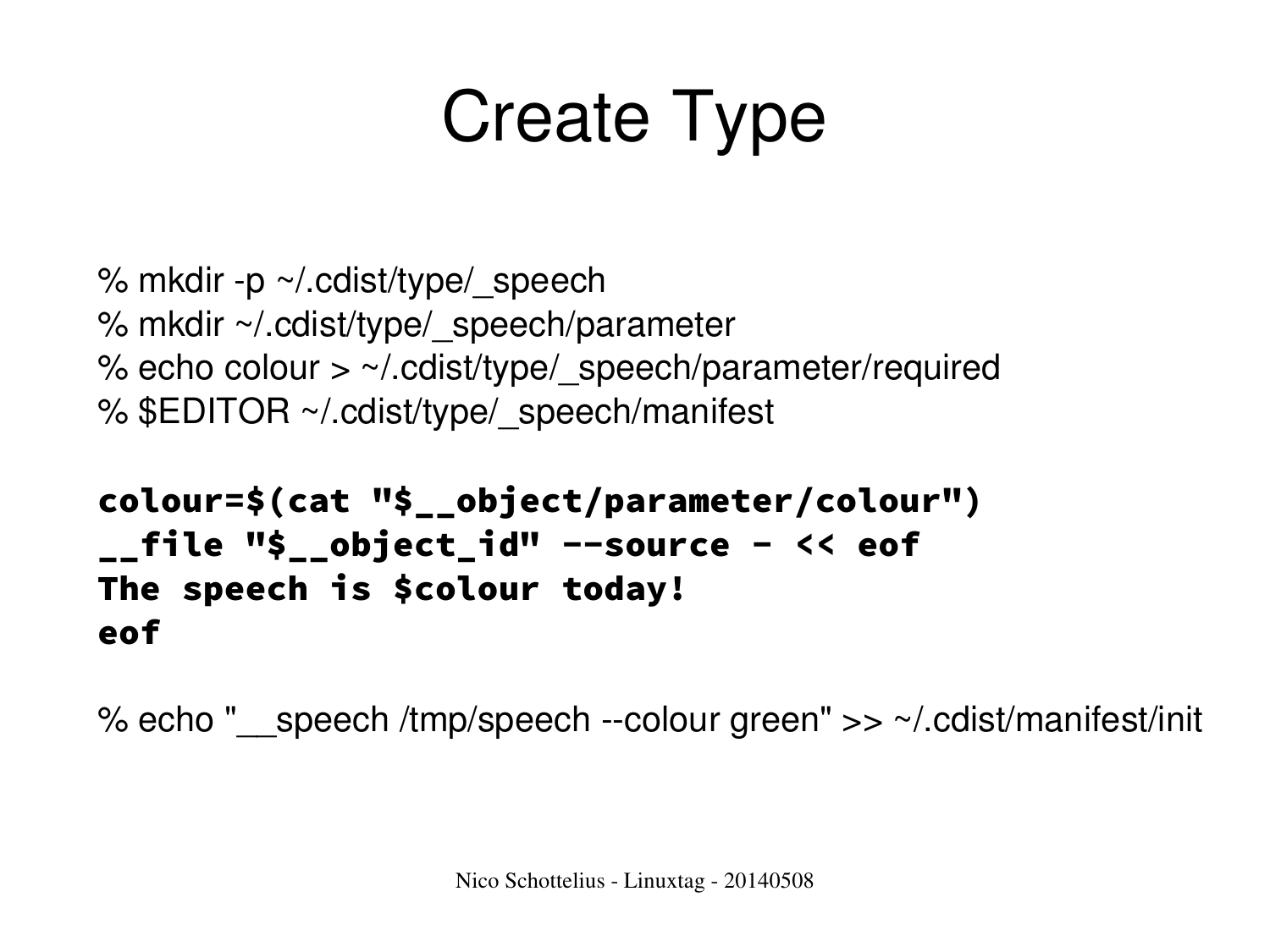# Type Being Used

#### % cdist config -v localhost

INFO: localhost: Running global explorers INFO: localhost: Running initial manifest /home/users/nico/.tmp/tmp89xo\_\_/out/conf/manifest/init INFO: localhost: Running object manifests and type explorers INFO: localhost: Running manifest and explorers for \_\_file/tmp/cdist-rocks **INFO: localhost: Running manifest and explorers for \_\_speech/tmp/speech INFO: localhost: Running manifest and explorers for \_\_file/tmp/speech** INFO: localhost: Generating and executing code INFO: Resolving dependencies... INFO: localhost: Generating and executing code for file/tmp/cdist-rocks **INFO: localhost: Generating and executing code for \_\_file/tmp/speech INFO: localhost: Generating and executing code for \_\_speech/tmp/speech** INFO: localhost: Finished successful run in 4.90235710144043 seconds INFO: Total processing time for 1 host(s): 5.402170896530151

#### **% cat /tmp/speech**

The speech is green today!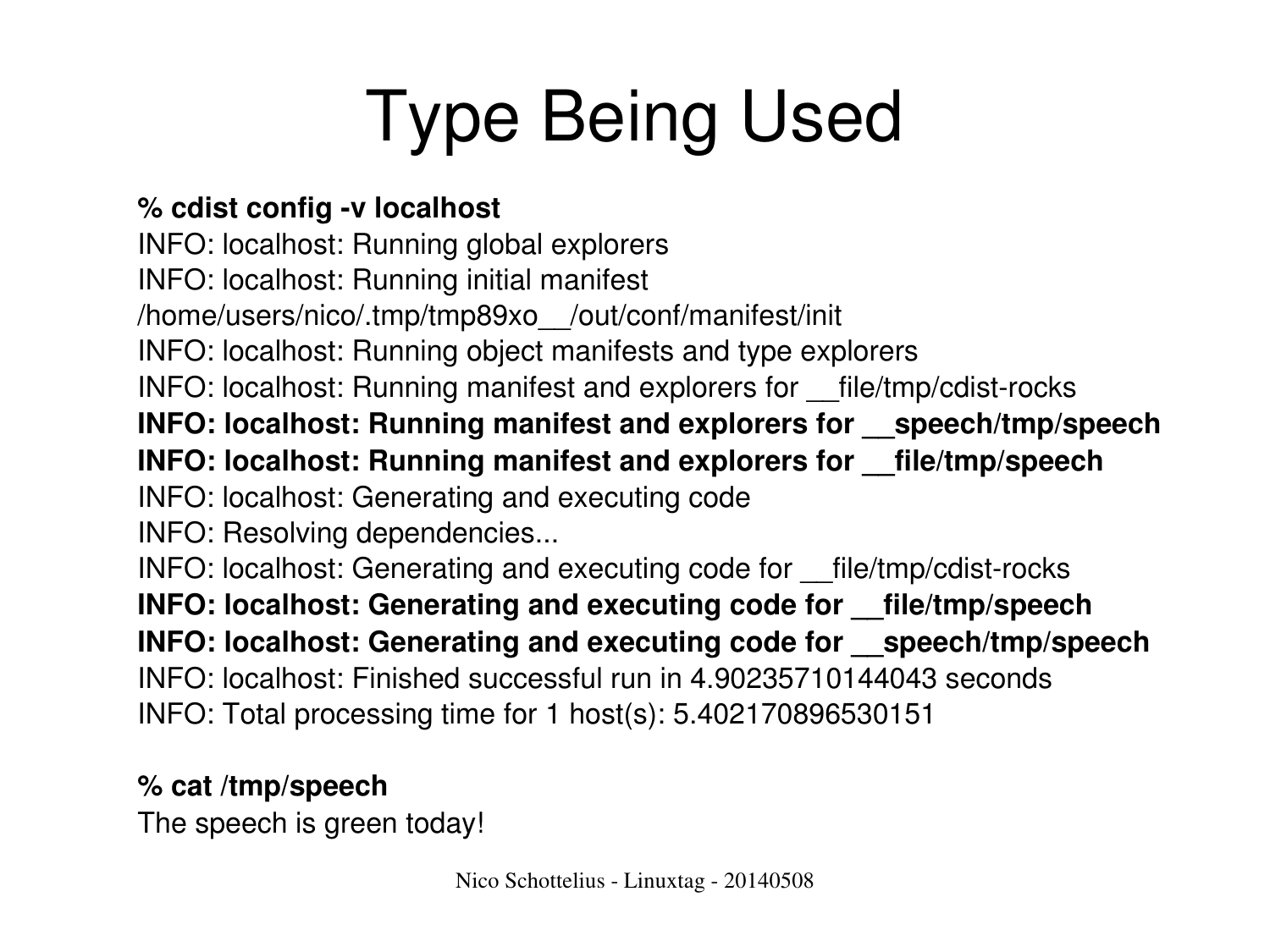# Type: Parameter

- Optional (optional multiple)
- Required (required multiple)
- Boolean

% \_\_file /etc/shadow \ --mode 0600 --owner root --group shadow

- % \_\_ssh\_authorized\_keys root \  $-$ key "\$(cat  $\sim$ /.ssh/id\_rsa.pub)" \ --key "ssh-rsa AXYZAAB3NzaC1yc2..."
- % \_\_directory /home/services/nfs \ --parents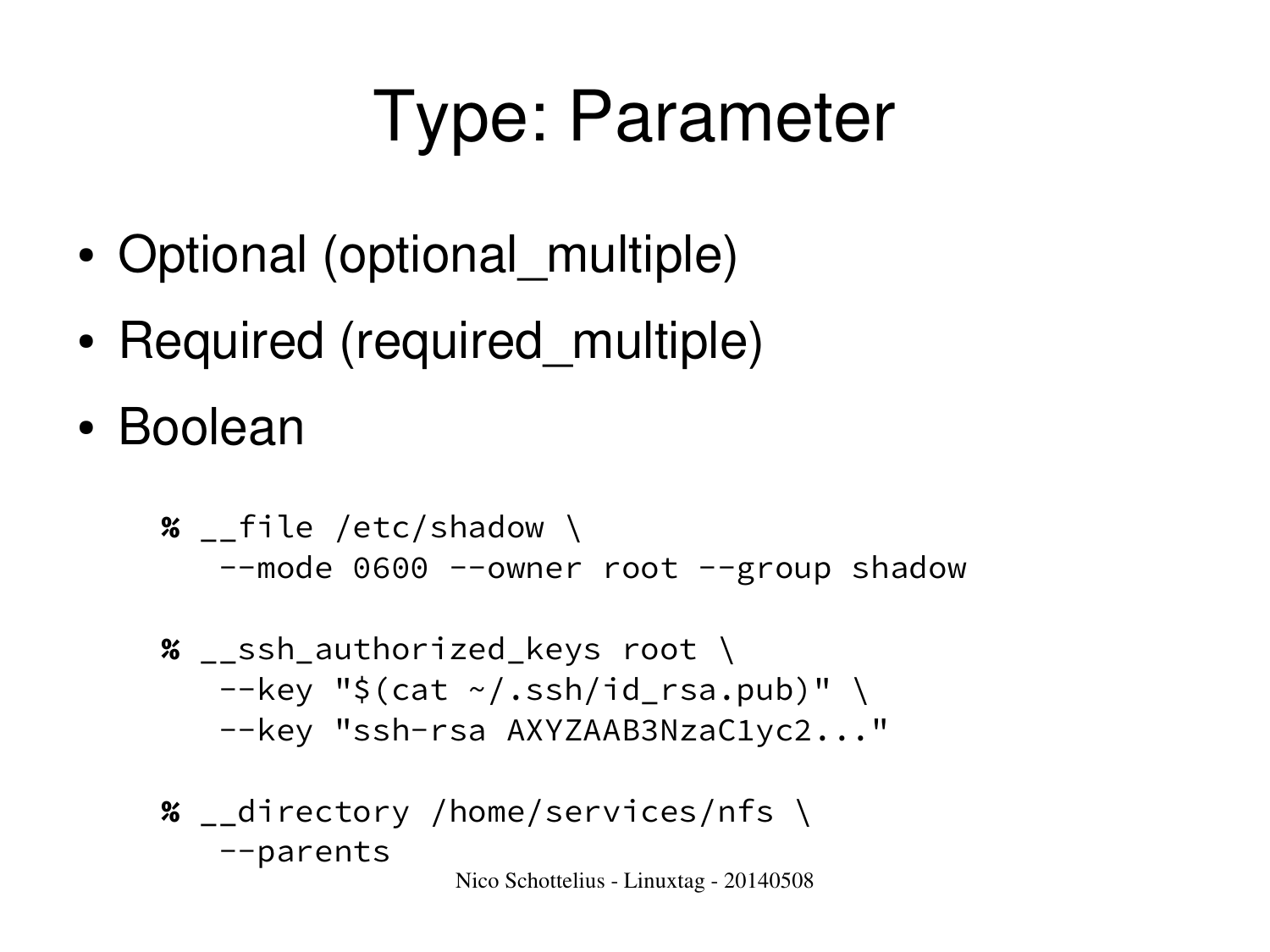### Type: Gencode

- Shell script
- Outputs code to be executed
	- Local
	- Remote

```
__package_pip:
   echo pip install \"$name\"
__directory:
     absent)
        echo rm -rf \"$destination\"
    ; ;
```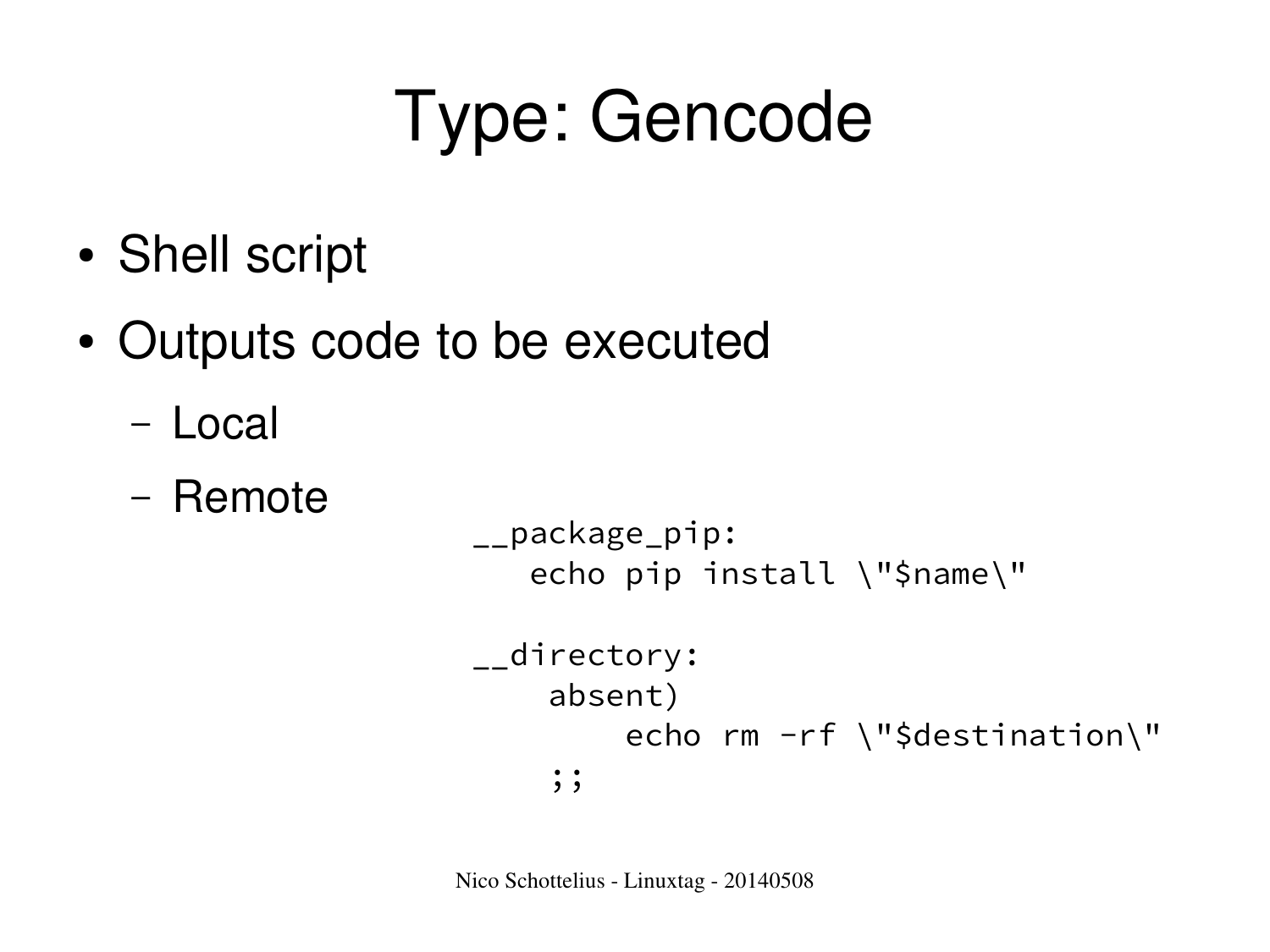#### Everything you ever need to know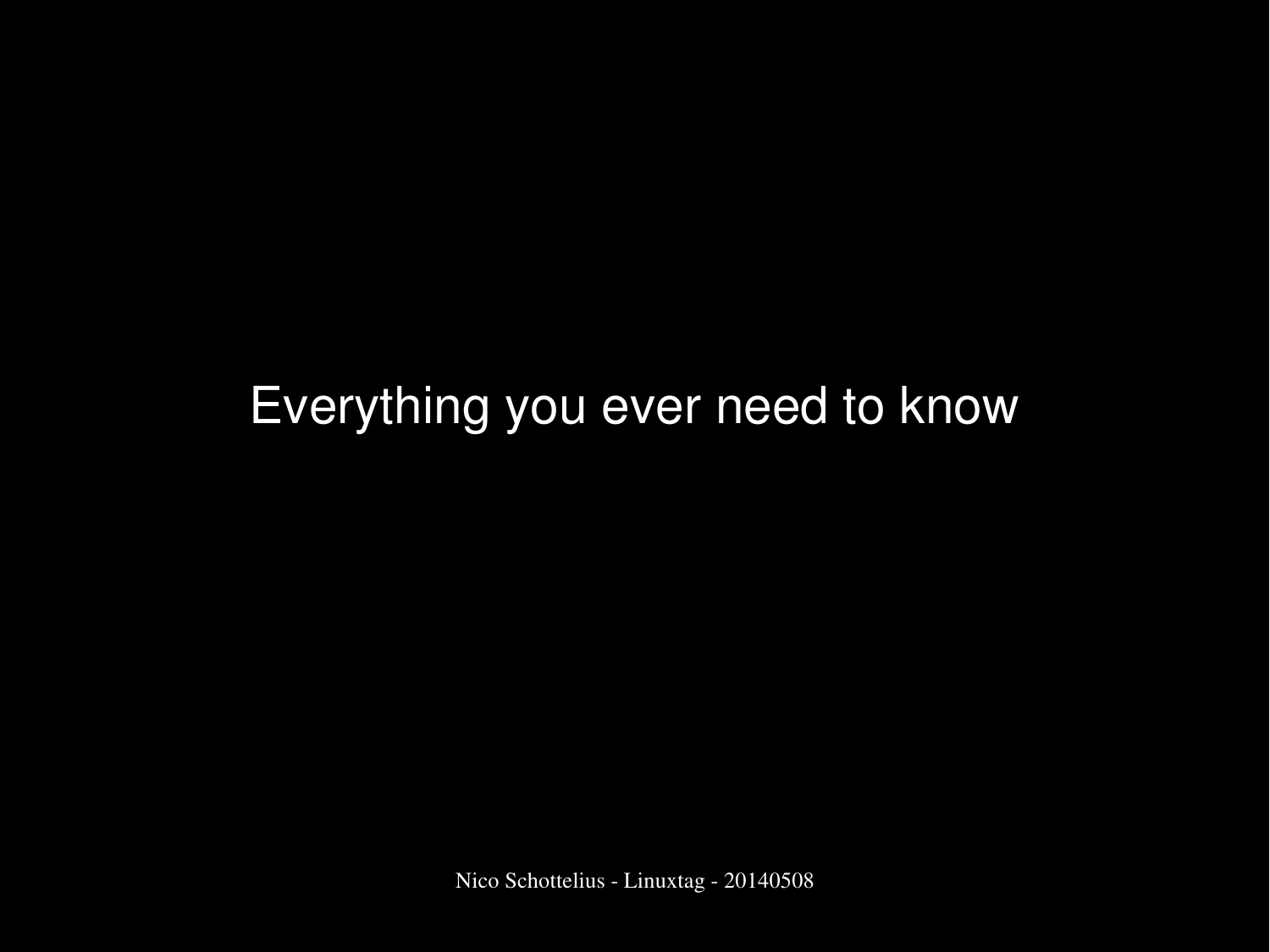### **Contact**

- IRC: #cstar (freenode)
- Twitter: @NicoSchottelius
- Mailinglist
- Github: Issue tracking
- Commercial Support (http://www.ungleich.ch)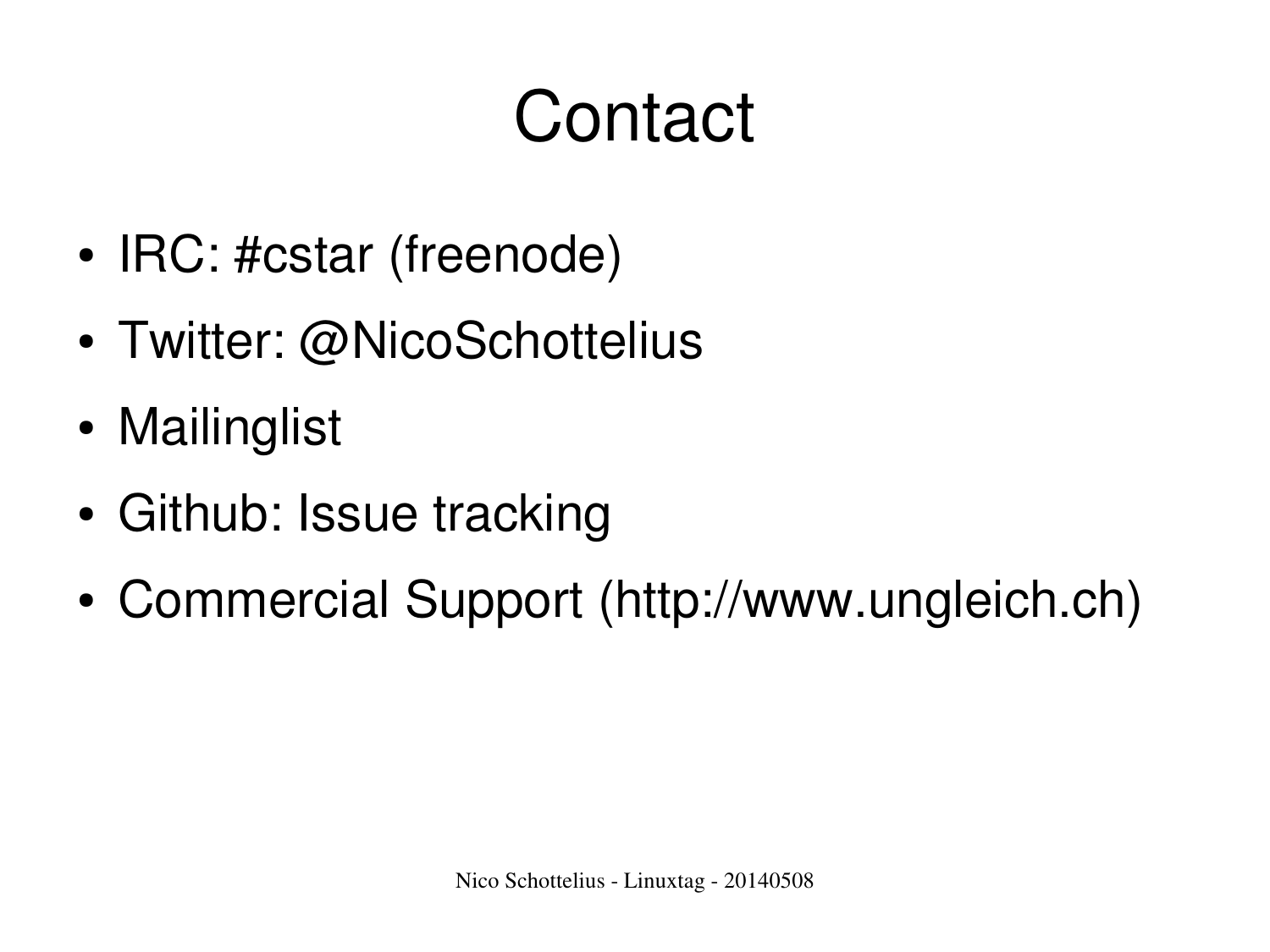#### Questions?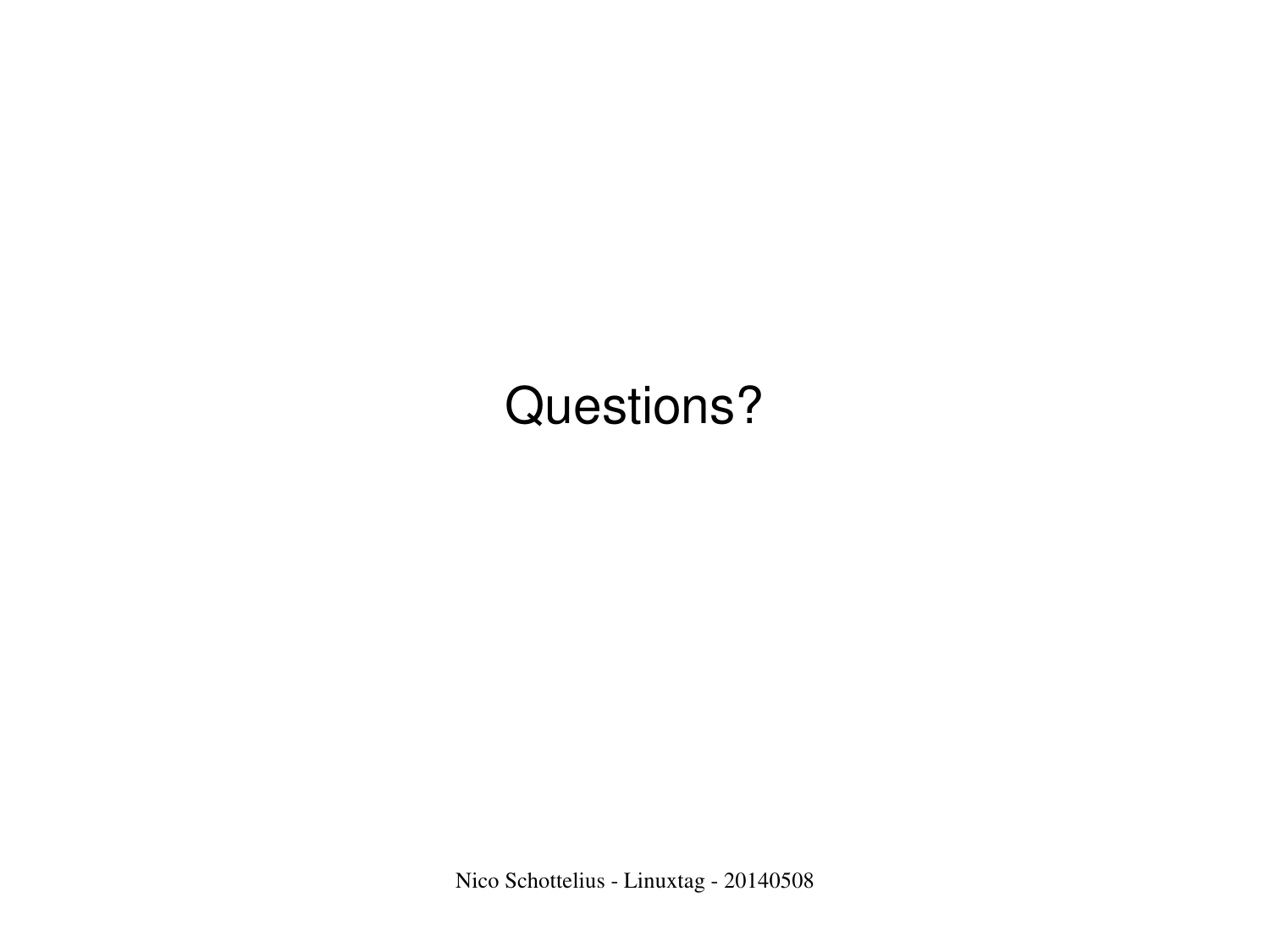#### Backup Slides (for the too interested parties)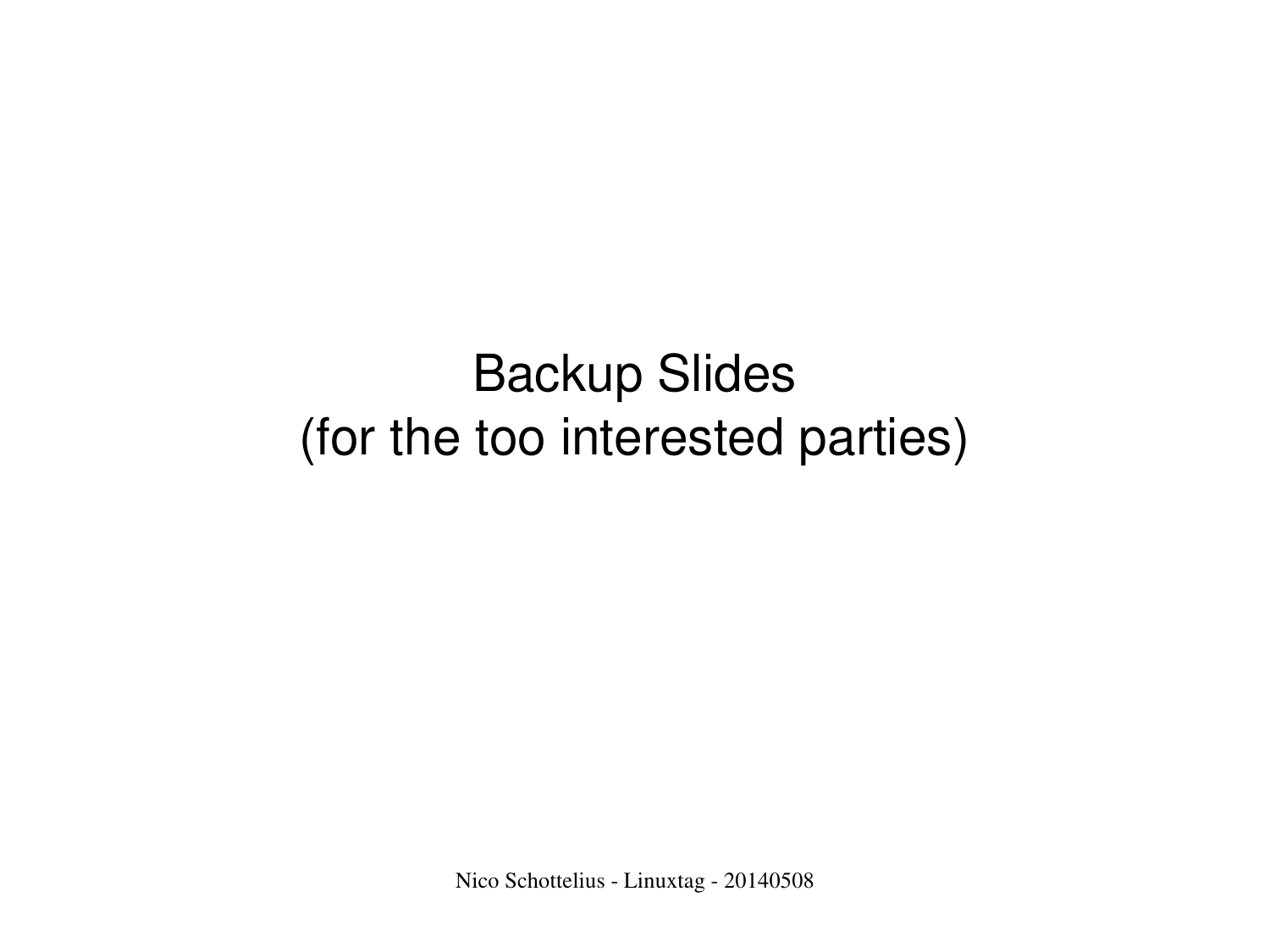#### Cdist SLIDES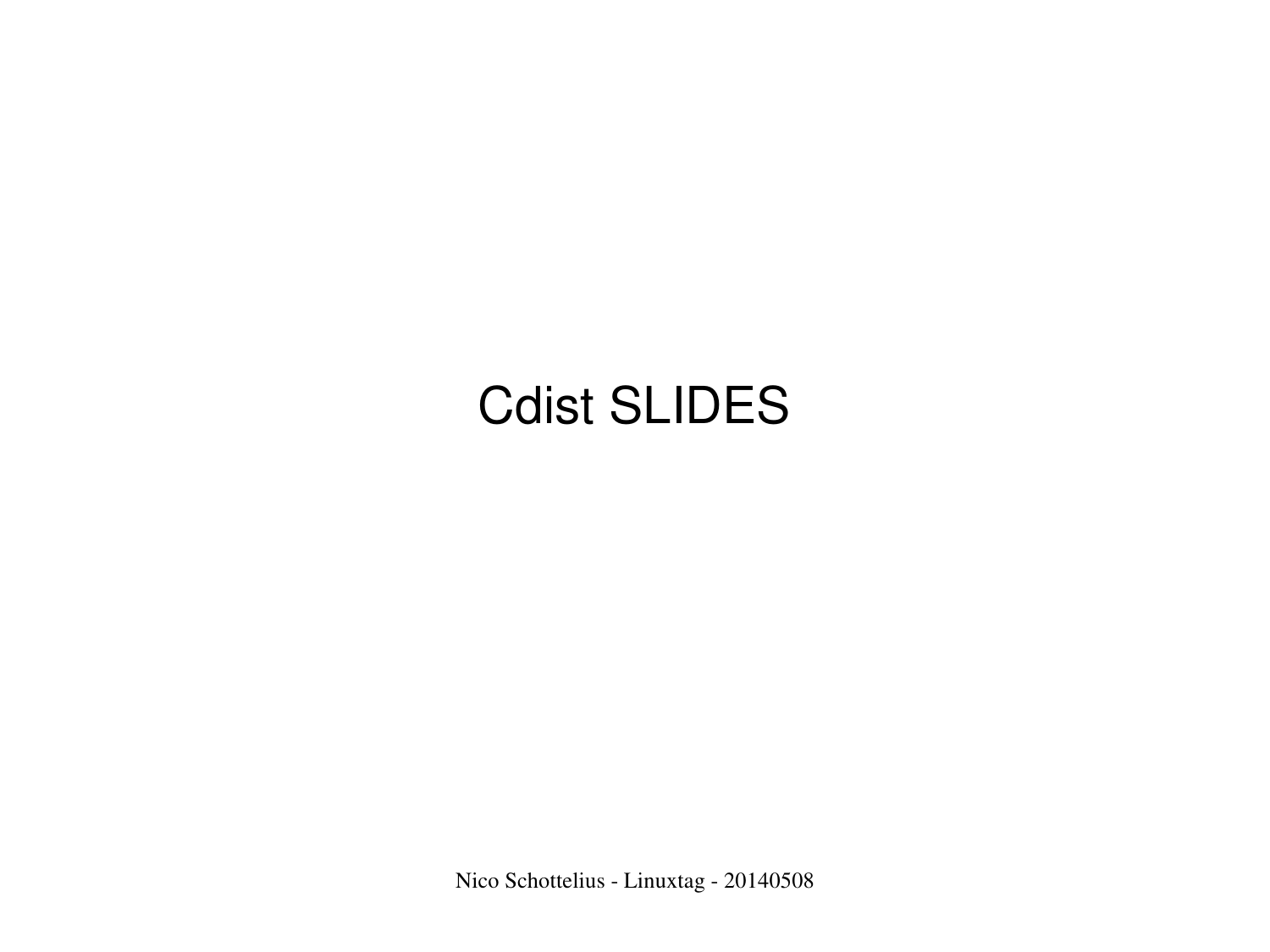### How to use cdist

- Download cdist
	- Via git
	- Via pypi
	- Archlinux: via AUR
- Installation is optional

 $%$  cdist -V

2.1.0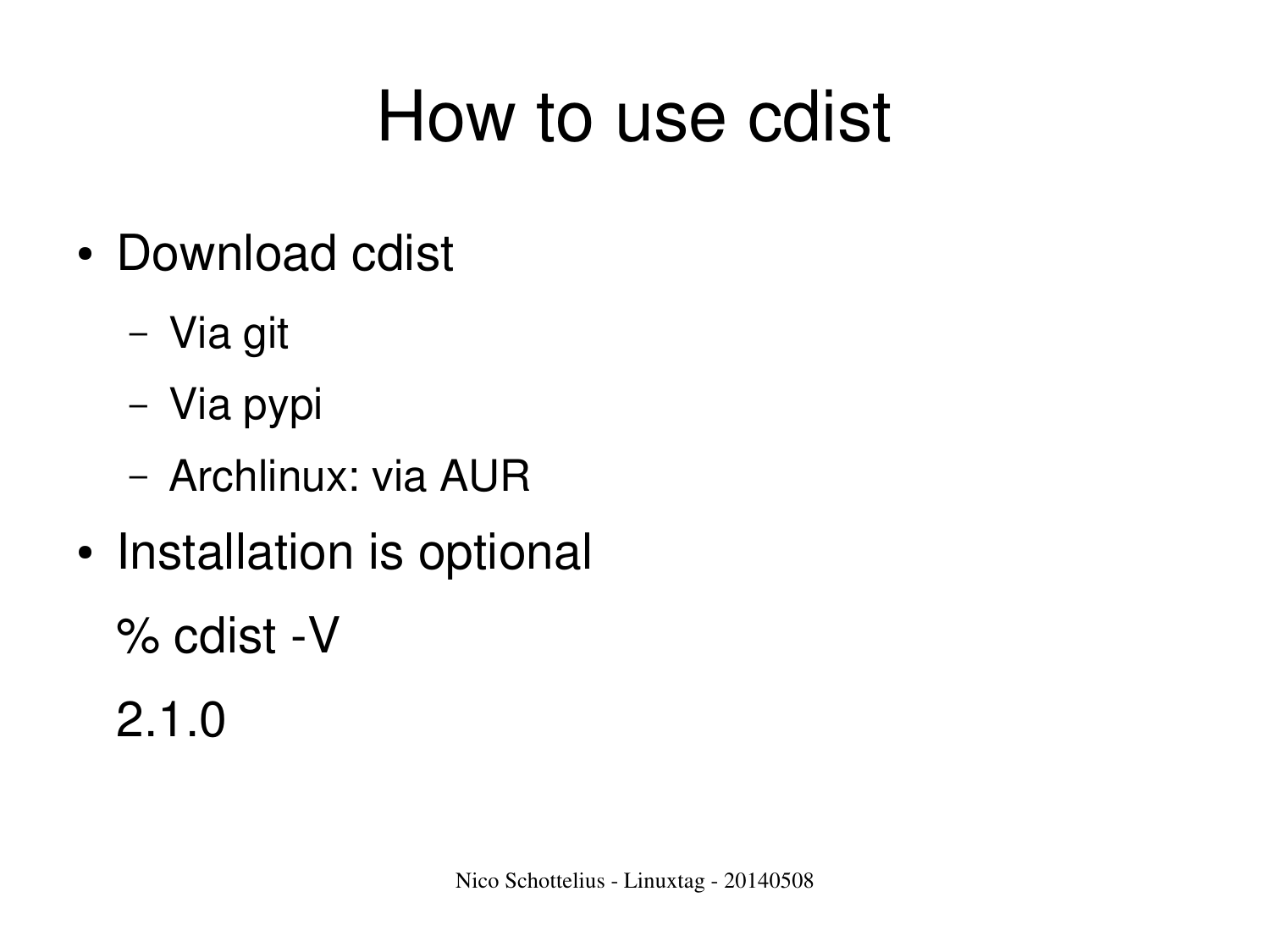# Using Type

```
% cat ~/.cdist/manifest/init 
case "$__target_host" in
      localhost)
        file /tmp/cdist-rocks
       ;;
esac
  speech /tmp/speech --colour green
```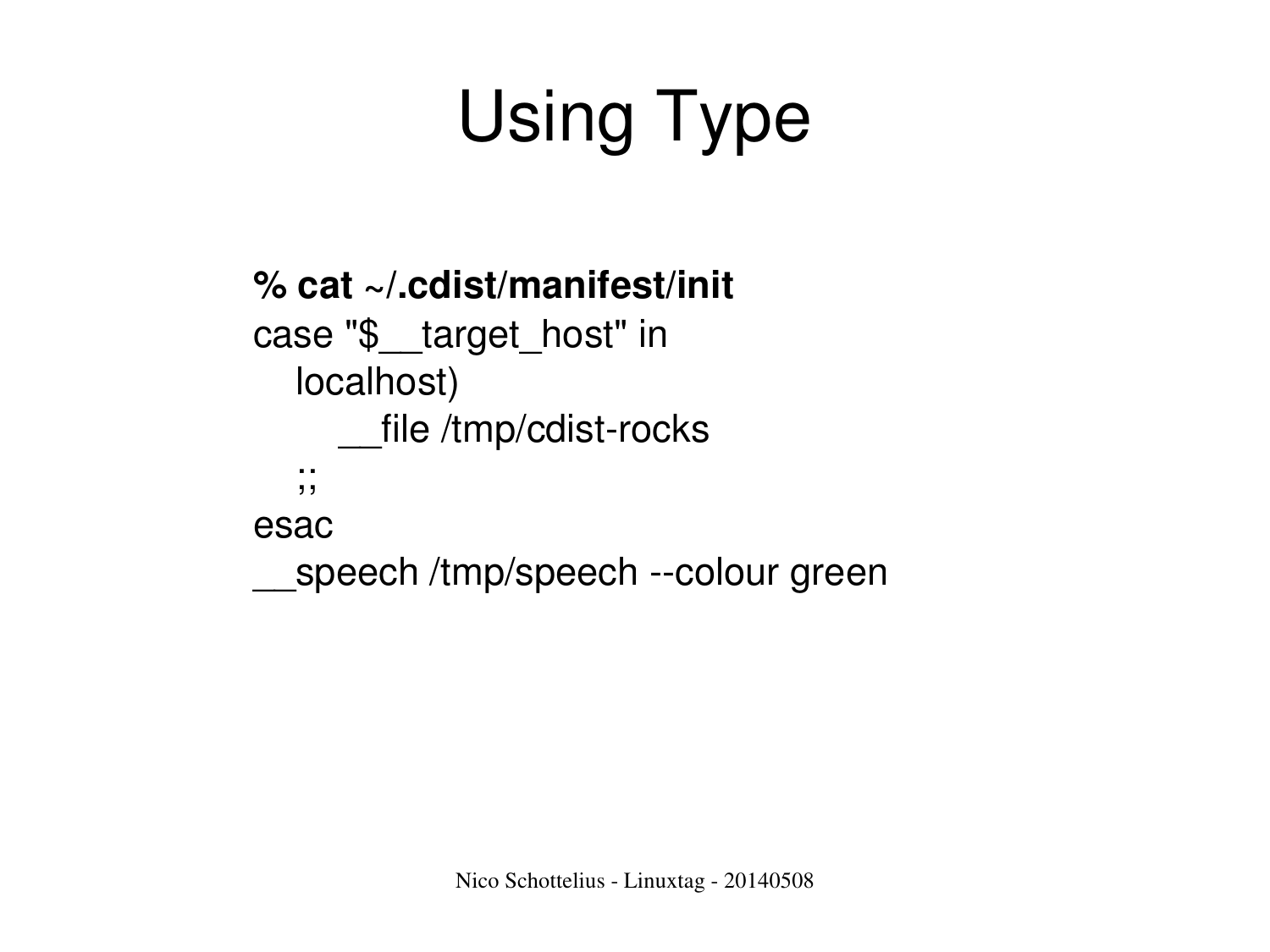### Cdist Features

• Configured in • SSH for Shell script • Zero dependency CM auth\* & transport

• Push based • Highly scalable • Manpages

More on the website...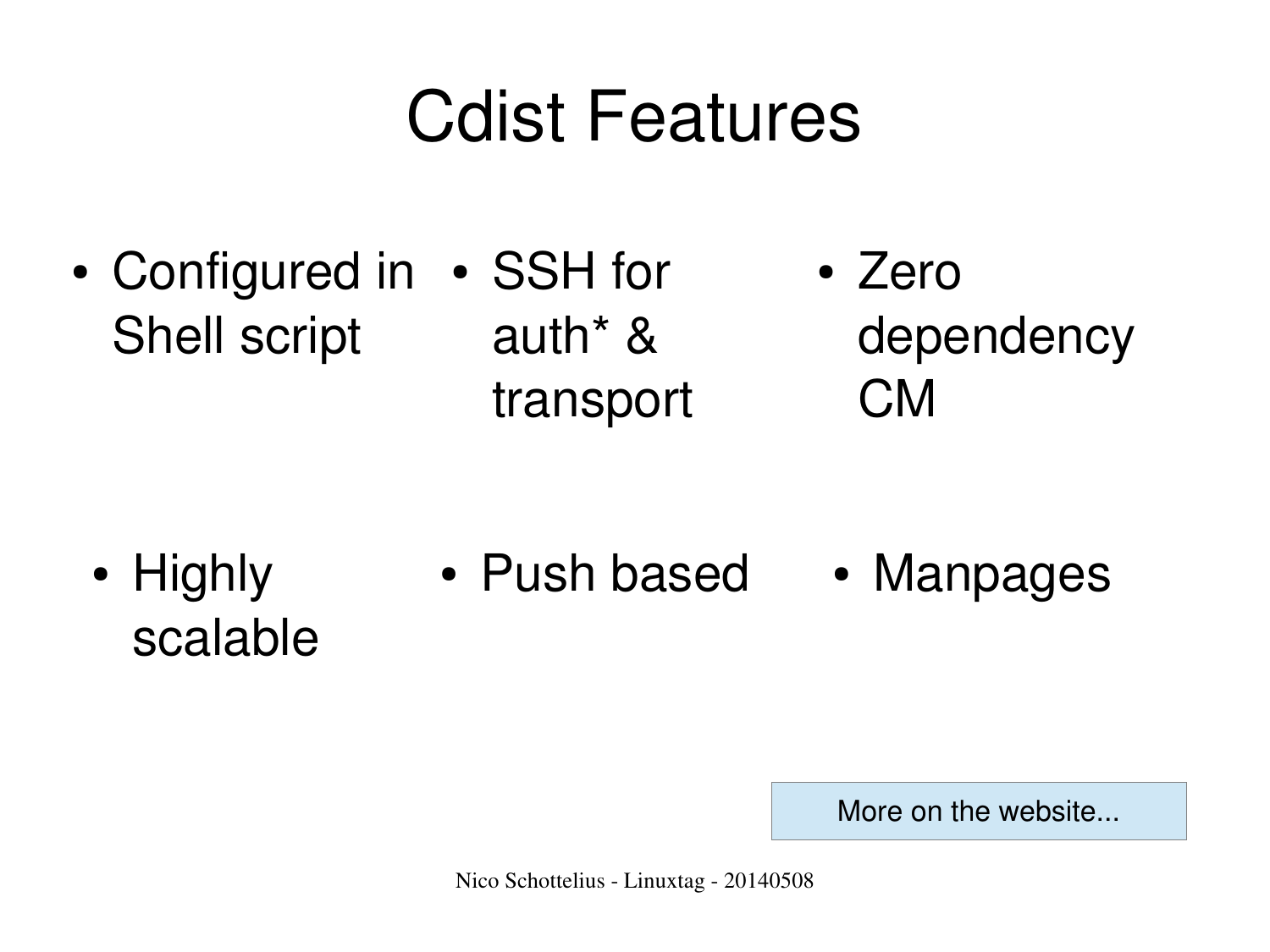#### INTRO SLIDES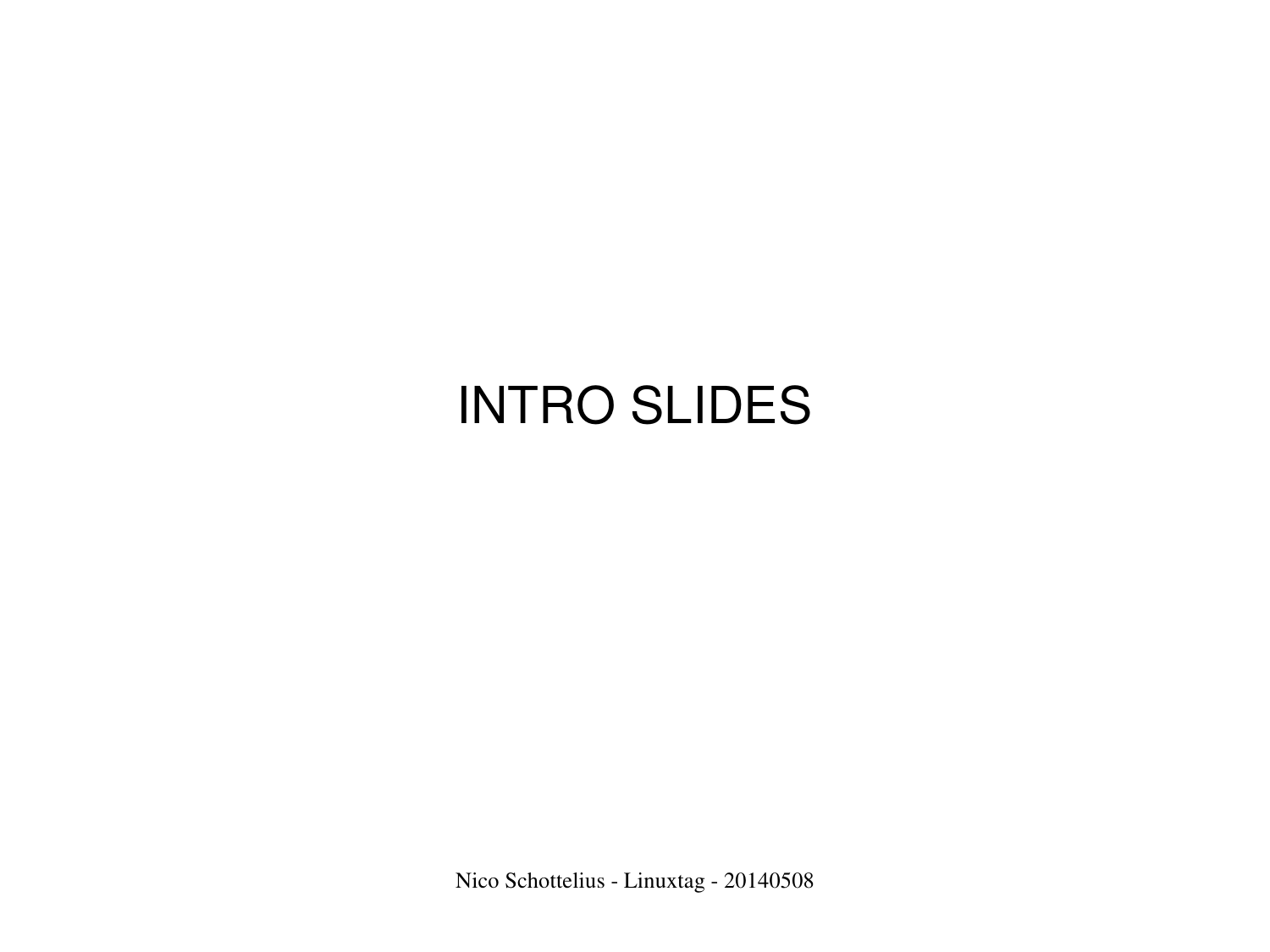### Development Objectives

- Central point for configuration
- Reproduceable (omnipotent)

● ...

• Configuration = Documentation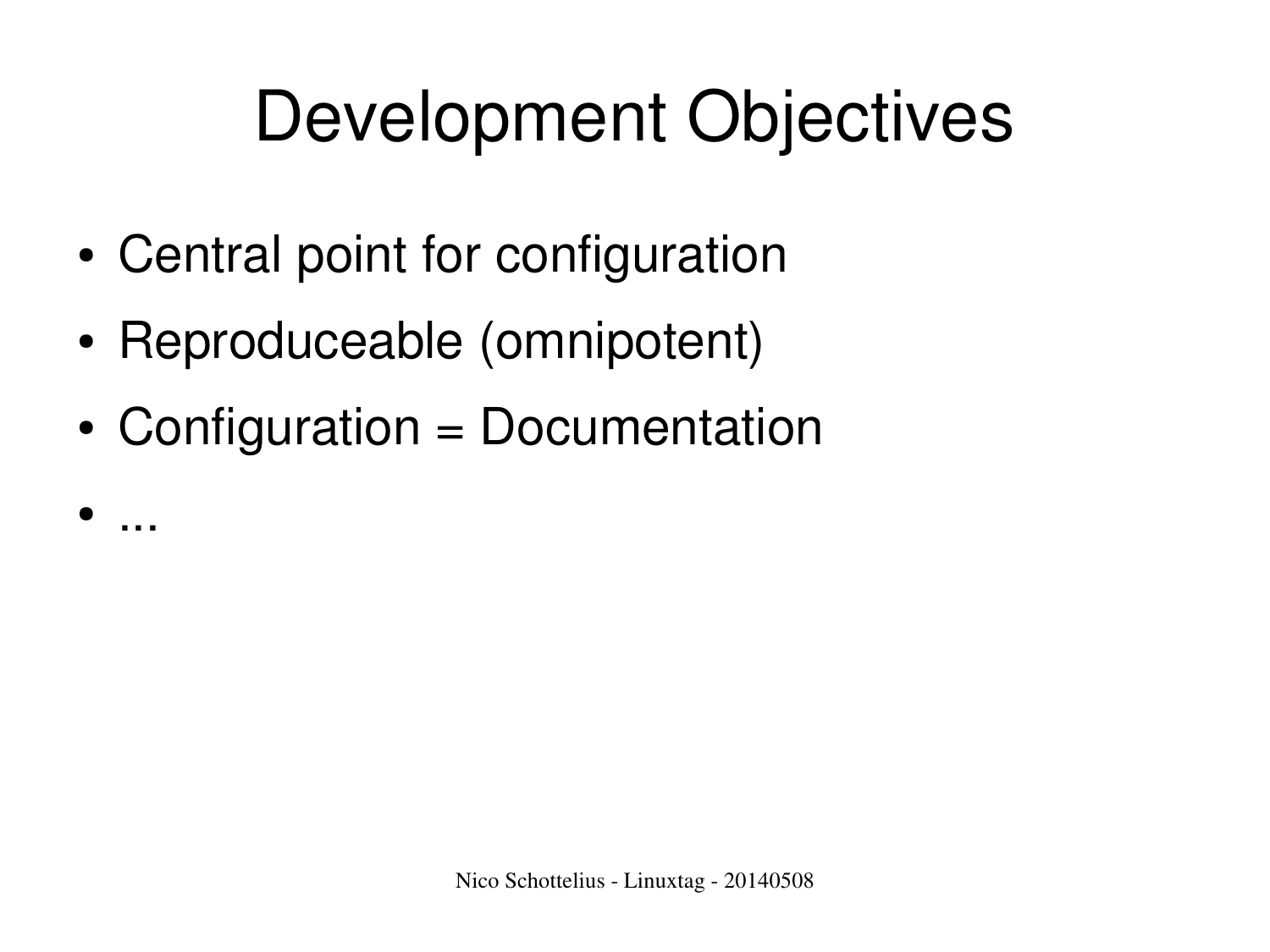# **History**

- Sysadmin  $@$  ETH Zurich (2008-2011)
- Used existing CM
	- Found many bugs
- Tried other CM
	- Not suited
	- Seemed to be too complex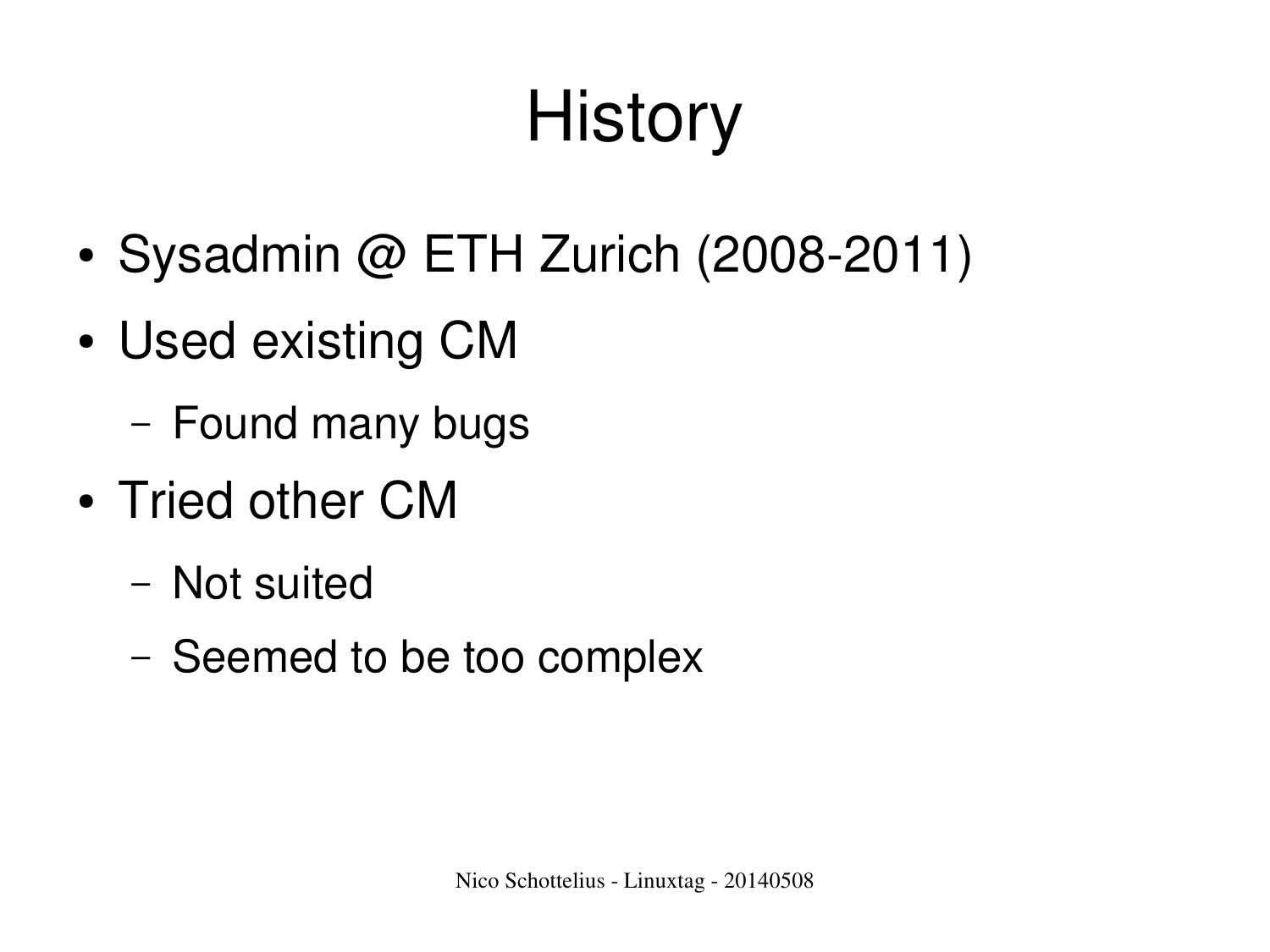#### Sexy SLIDES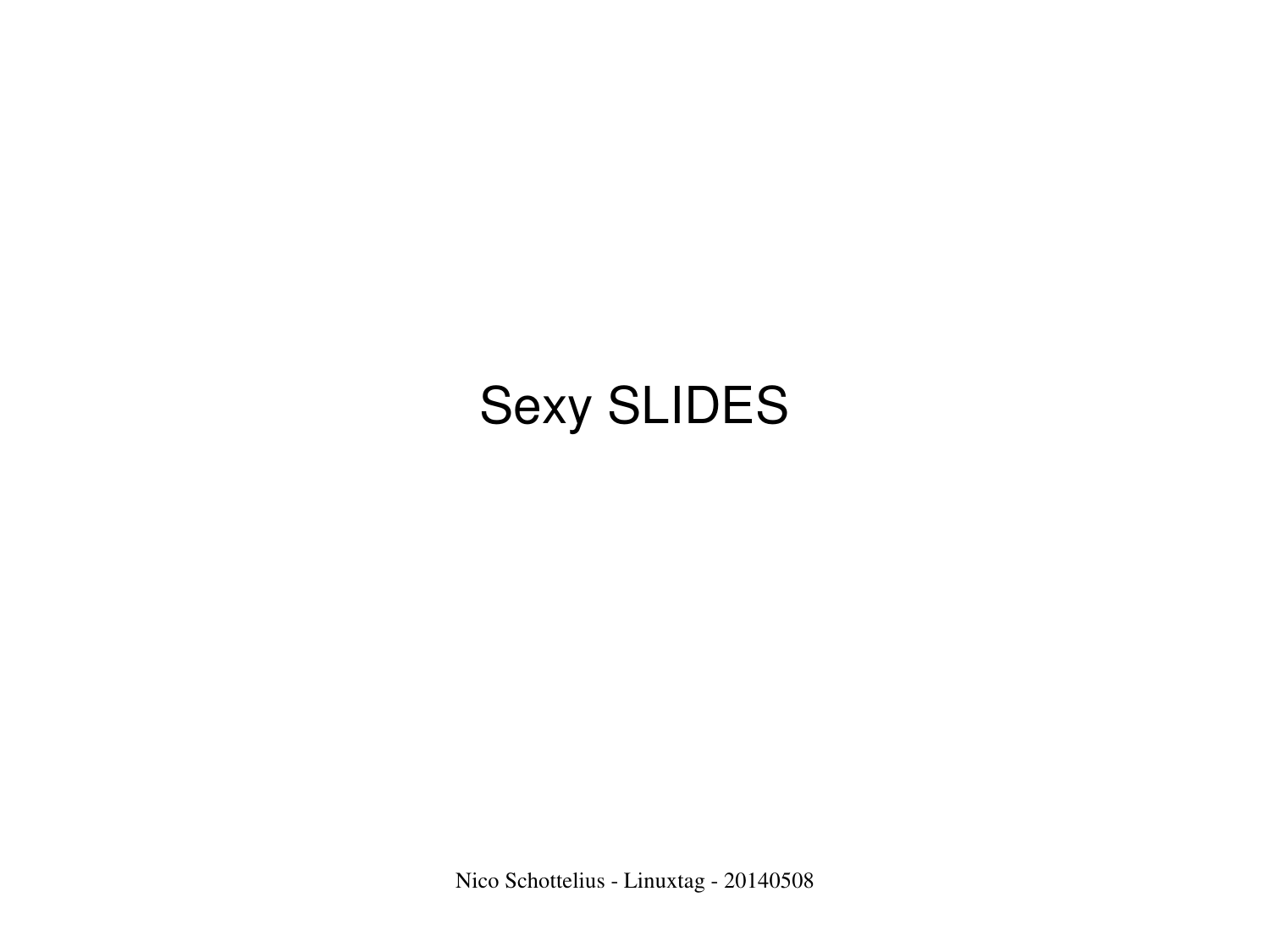## Anforderungen

- $\bullet$  Simple = Super
- Einfach verständlich, einfach nutzbar
- FOSS
- Einfaches (CLI) basierte Tools für die Verwaltung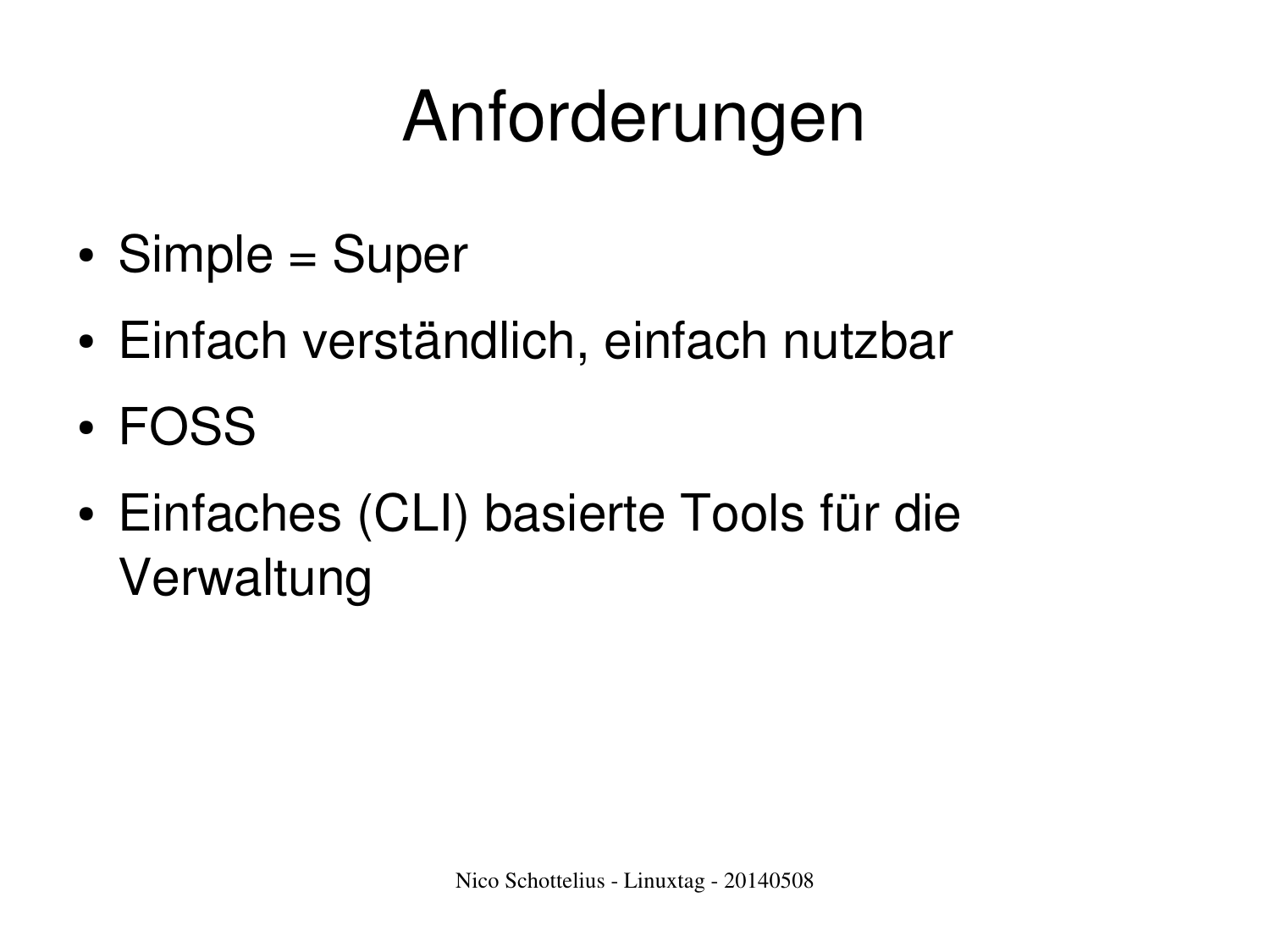

Nico Schottelius - Linuxtag - 20140508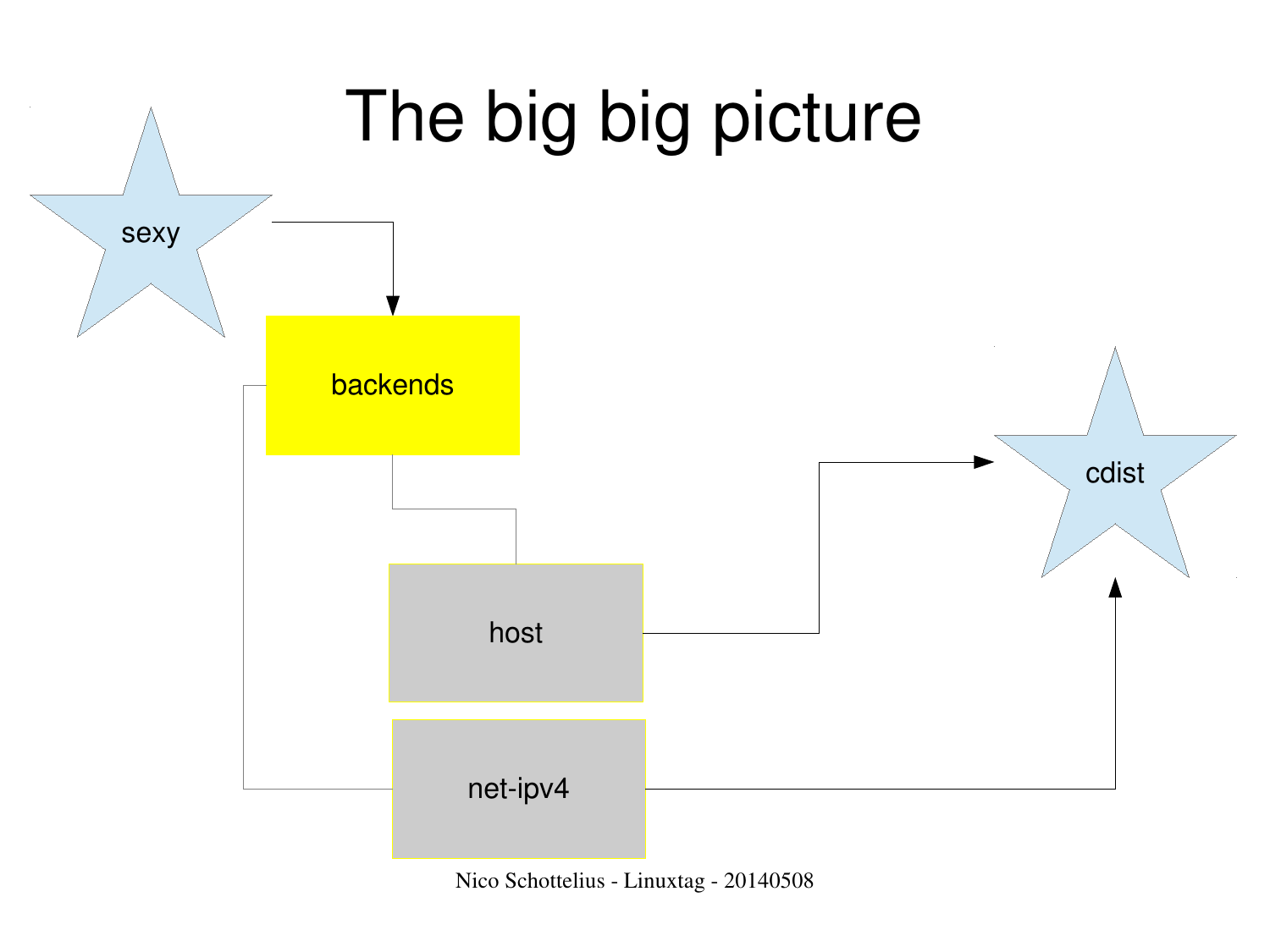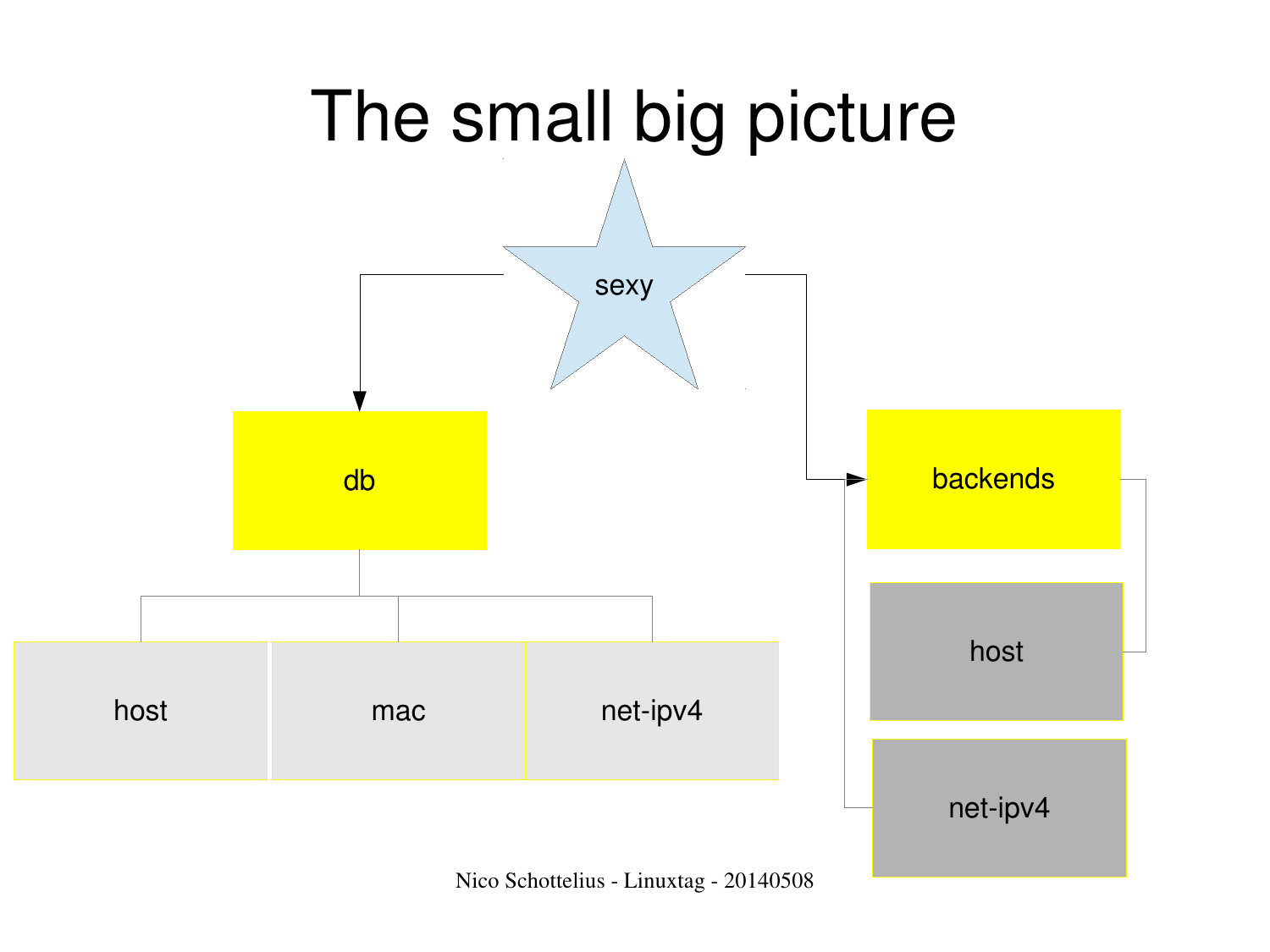#### How to use sexy

- Download sexy
	- Via git
- $\cdot$  % sexy -V

sexy 1.9.13-1-g7fc7b8b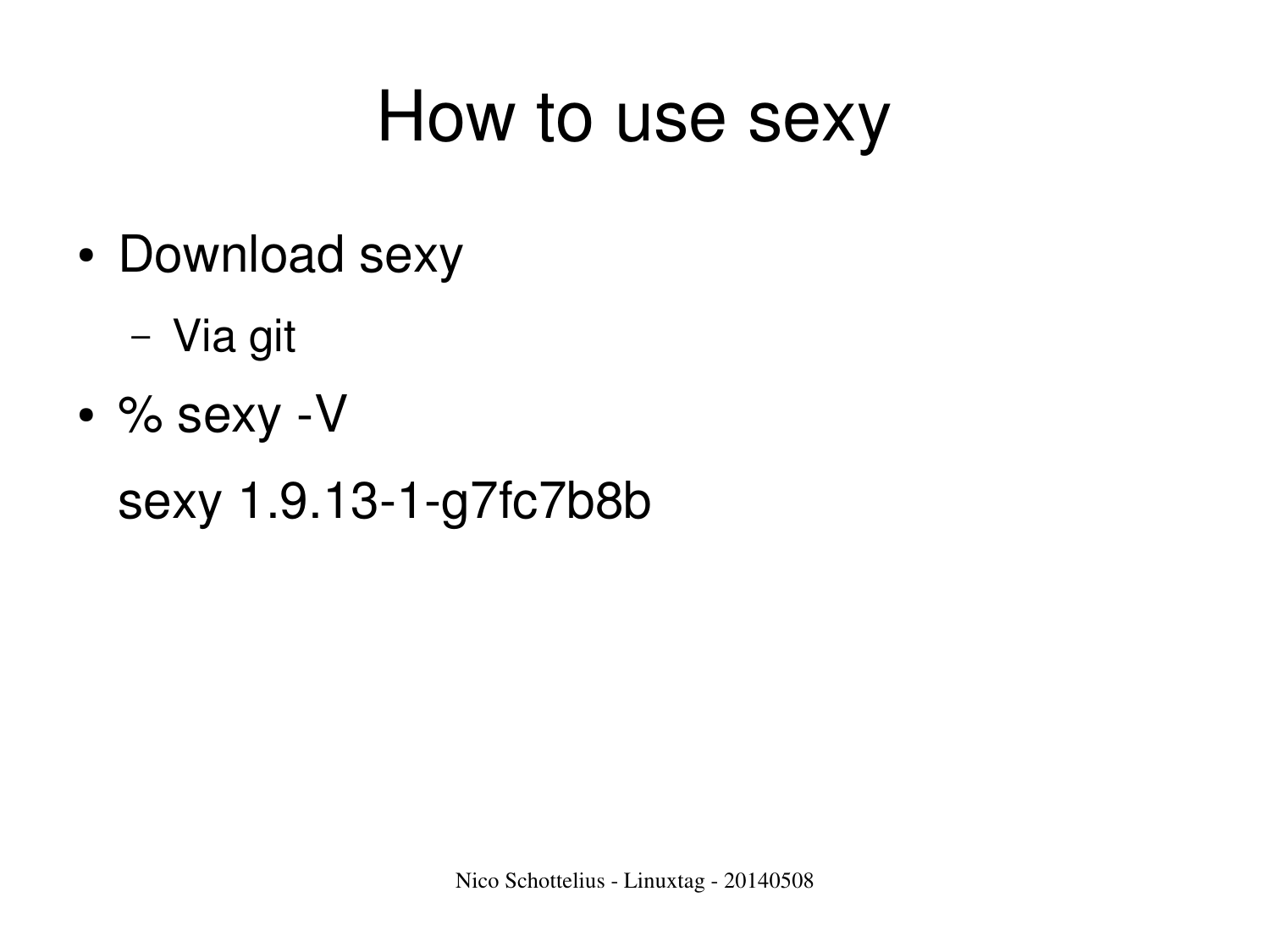#### mac usage

```
[17:32] brief:\sim\% sexy mac -h
usage: sexy mac [-h] [-d] [-v]{free-add,free-list,generate,prefix-get,prefix-
set} ...
```
optional arguments:

| -h, --help | show this help message and exit |
|------------|---------------------------------|
|            |                                 |

- -d, --debug Set log level to debug
- -v, --verbose Set log level to info, be more verbose

Mac Commands:

{free-add,free-list,generate,prefix-get,prefix-set} freelist List free mac addresses [17:32] brief:~%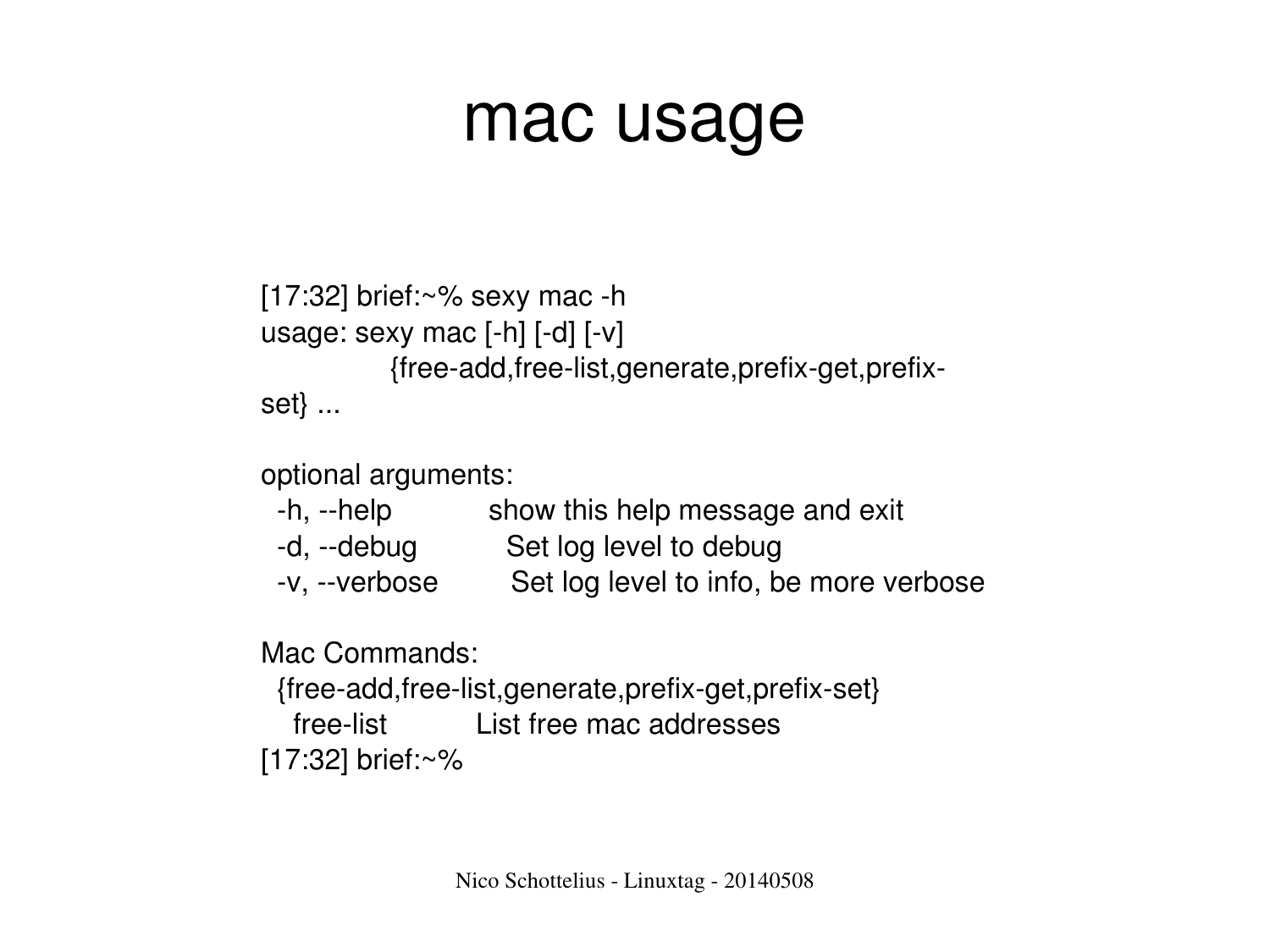#### host usage

 $[17:32]$  brief: $\sim\%$  sexy host -h usage: sexy host  $[-h]$   $[-d]$   $[-v]$ 

{add,cores-get,cores-set,del,disk-add,disk-size-get,disklist, memory-get, memory-set, nic-add,nic-del,nic-addr-get,nic-list, list, typeget, vm-host-get, vm-host-list, vm-host-set, apply }

optional arguments:

...

| -h, --help    | show this help message and exit        |
|---------------|----------------------------------------|
| -d, --debug   | Set log level to debug                 |
| -v, --verbose | Set log level to info, be more verbose |

#### Host Commands:

{add,cores-get,cores-set,del,disk-add,disk-size-get,disk-list,memoryget, memory-set, nic-add,nic-del,nic-addr-get,nic-list, list, type-get, vm-hostget, vm-host-list, vm-host-set, apply } [17:35] brief:~%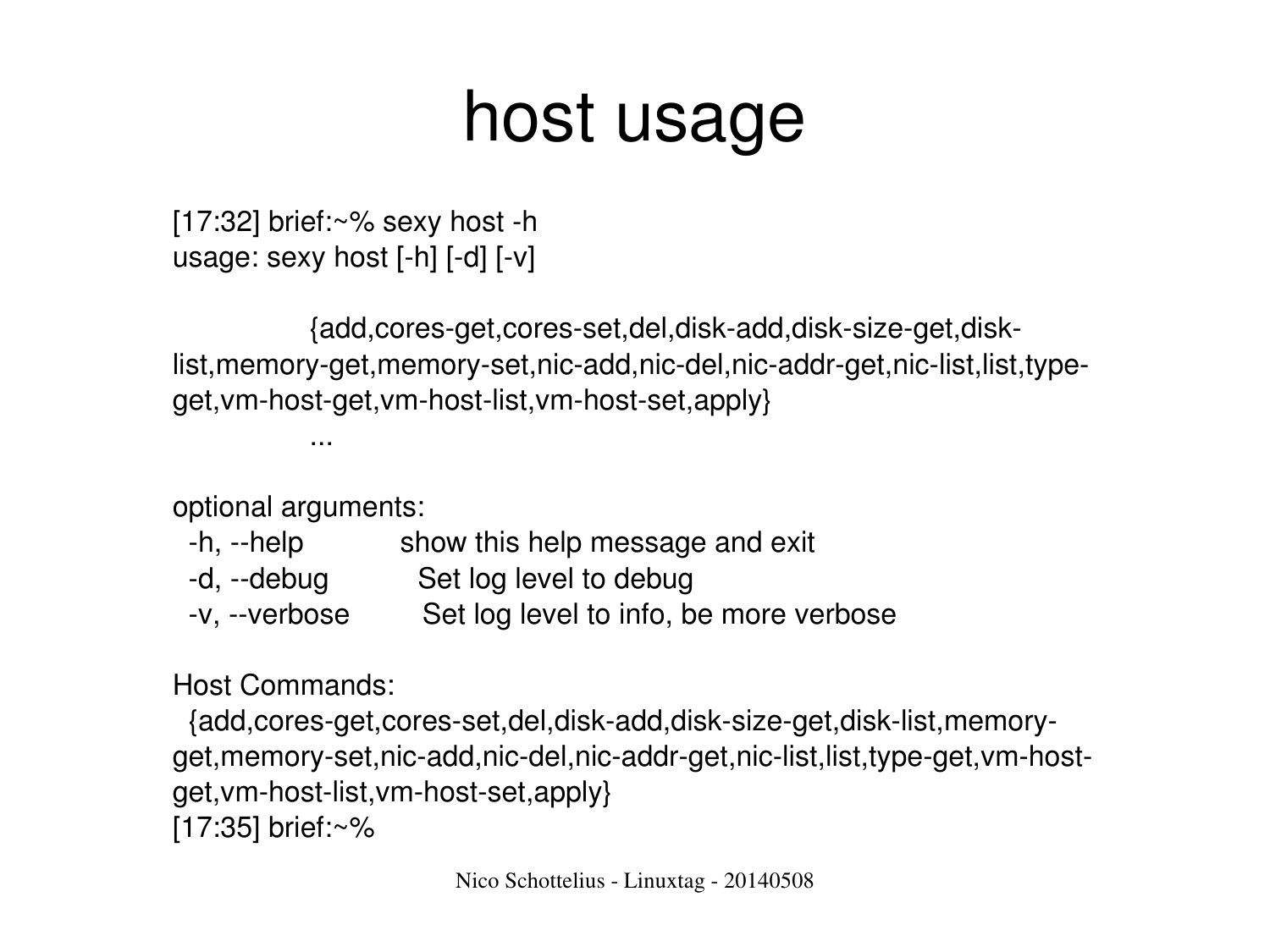### net-ipv4 usage

 $[17:51]$  brief: $\sim\%$  sexy net-ipv4 -h usage: sexy net-ipv4  $[-h]$   $[-d]$   $[-v]$ 

{add,bootfilename-get,bootfilename-set,bootserver-get,bootserverset,broadcast-get,mask-get,mask-dotted-guad-get,router-get,router-set,host-add,hostdel,host-list,host-ipv4-address-get,host-mac-address-get,list,apply}

optional arguments:

...

- -h, --help show this help message and exit
- -d, --debug Set log level to debug
- -v, --verbose Set log level to info, be more verbose

Host Commands:

{add,bootfilename-get,bootfilename-set,bootserver-get,bootserver-set,broadcast-get,maskget, mask-dotted-quad-get, router-get, router-set, host-add, host-del, host-list, host-ipv4-addressget, host-mac-address-get, list, apply } [17:51] brief:~%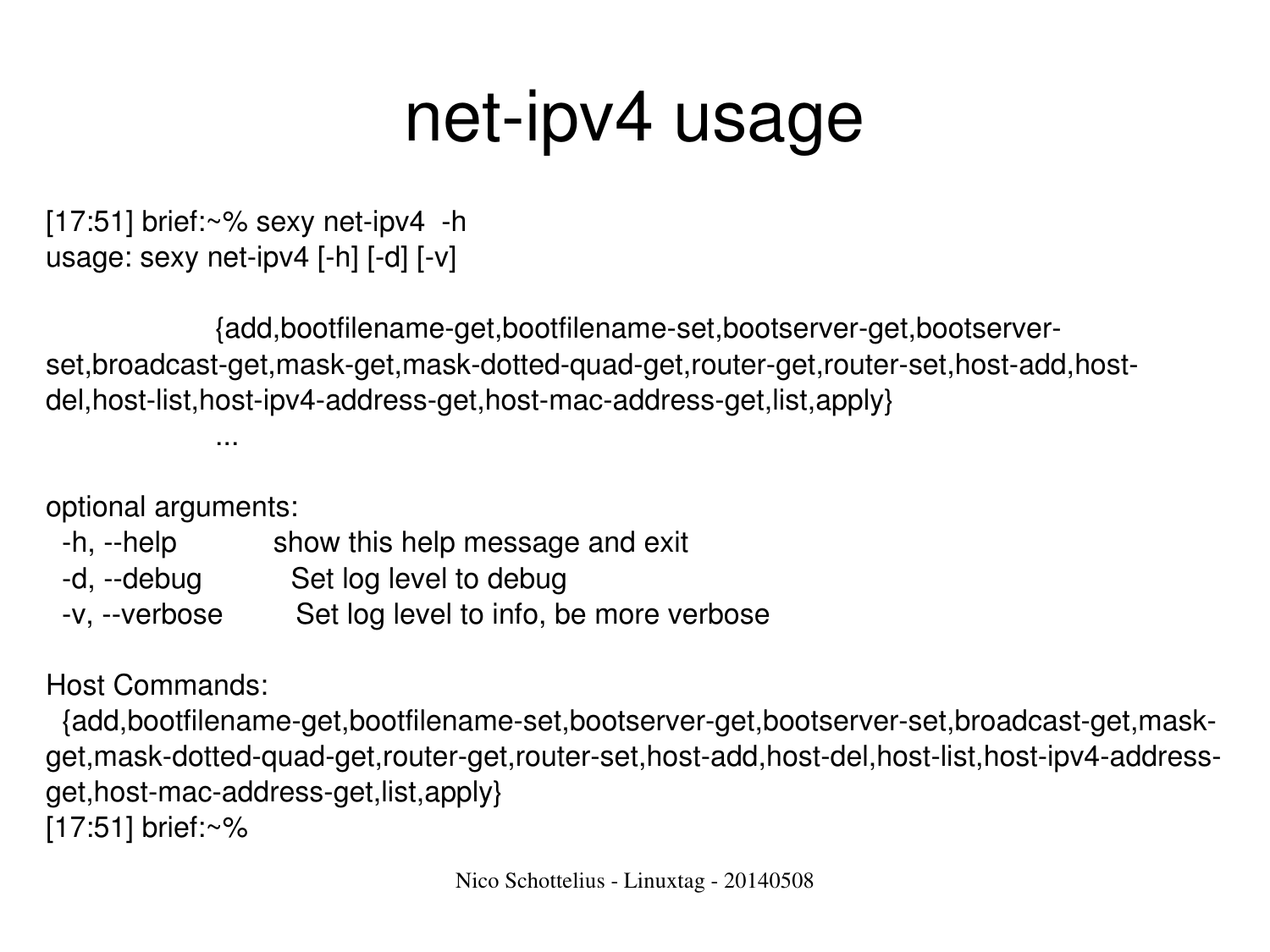# Ziele (sexy)

• Inventarverwaltung für Rechner

● ...

- Ubersicht über Rechner und Eigenschaften
- Einfaches (CLI) basierte Tools für die Verwaltung
- Virtuelle and echte Maschine verwaltbar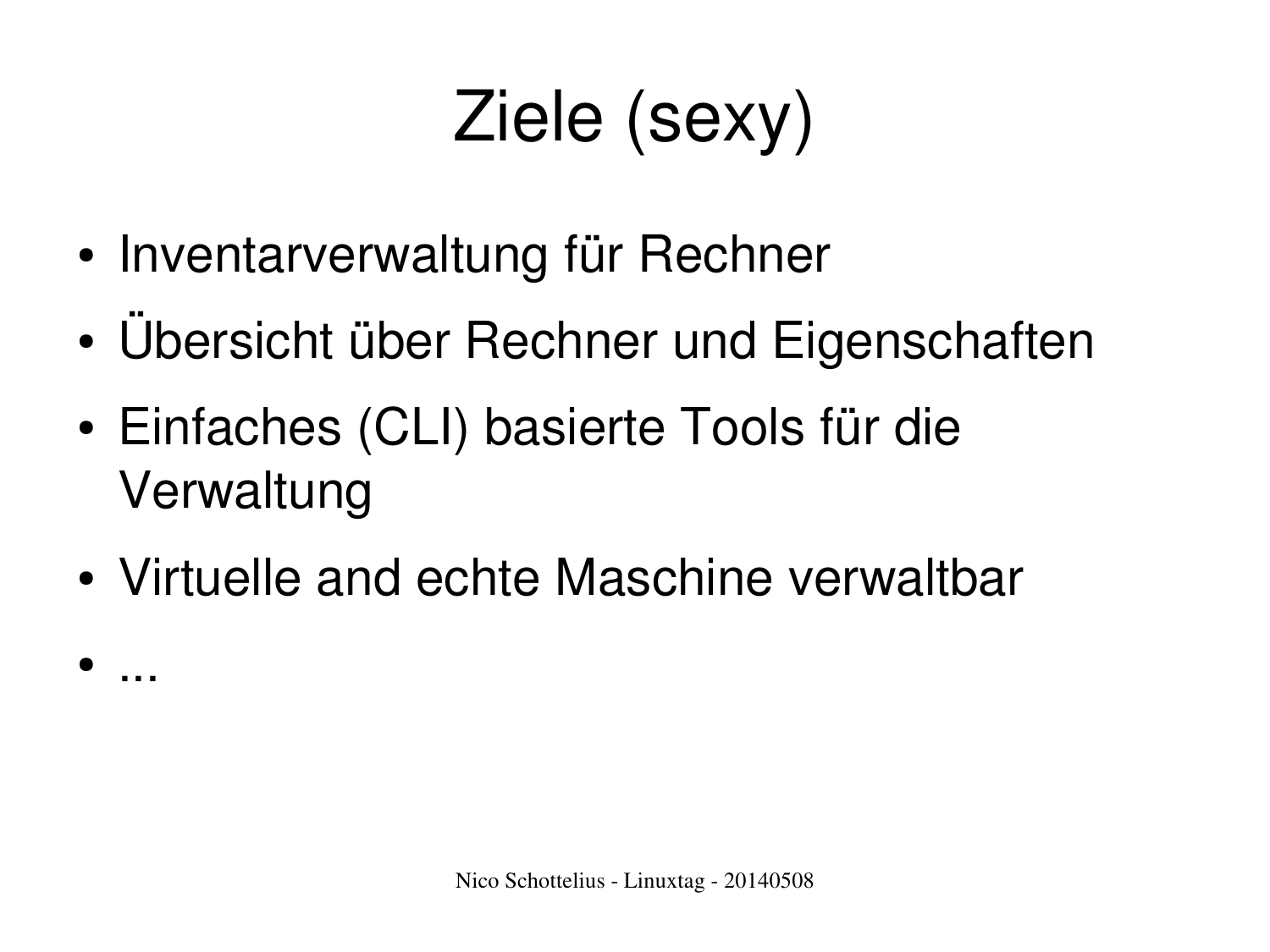#### LISA SLIDES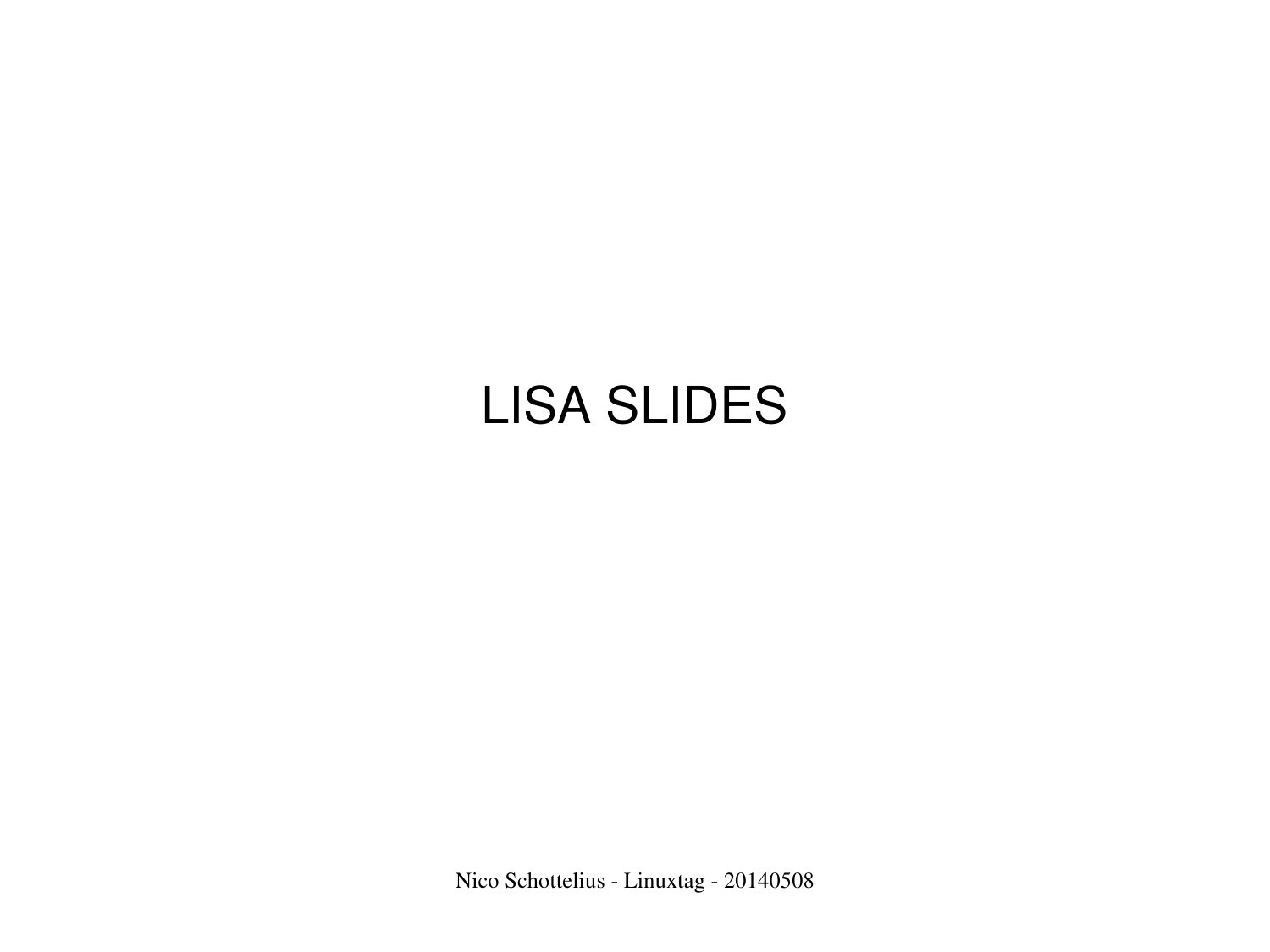## LISA'10 BoFs

- CM, how I would love it
	- Easy to use (everyday!)
	- Reuses existing tools
	- Provides good documentation
	- Scales out (> 10k clients are no problem)
	- Push and Pull architecture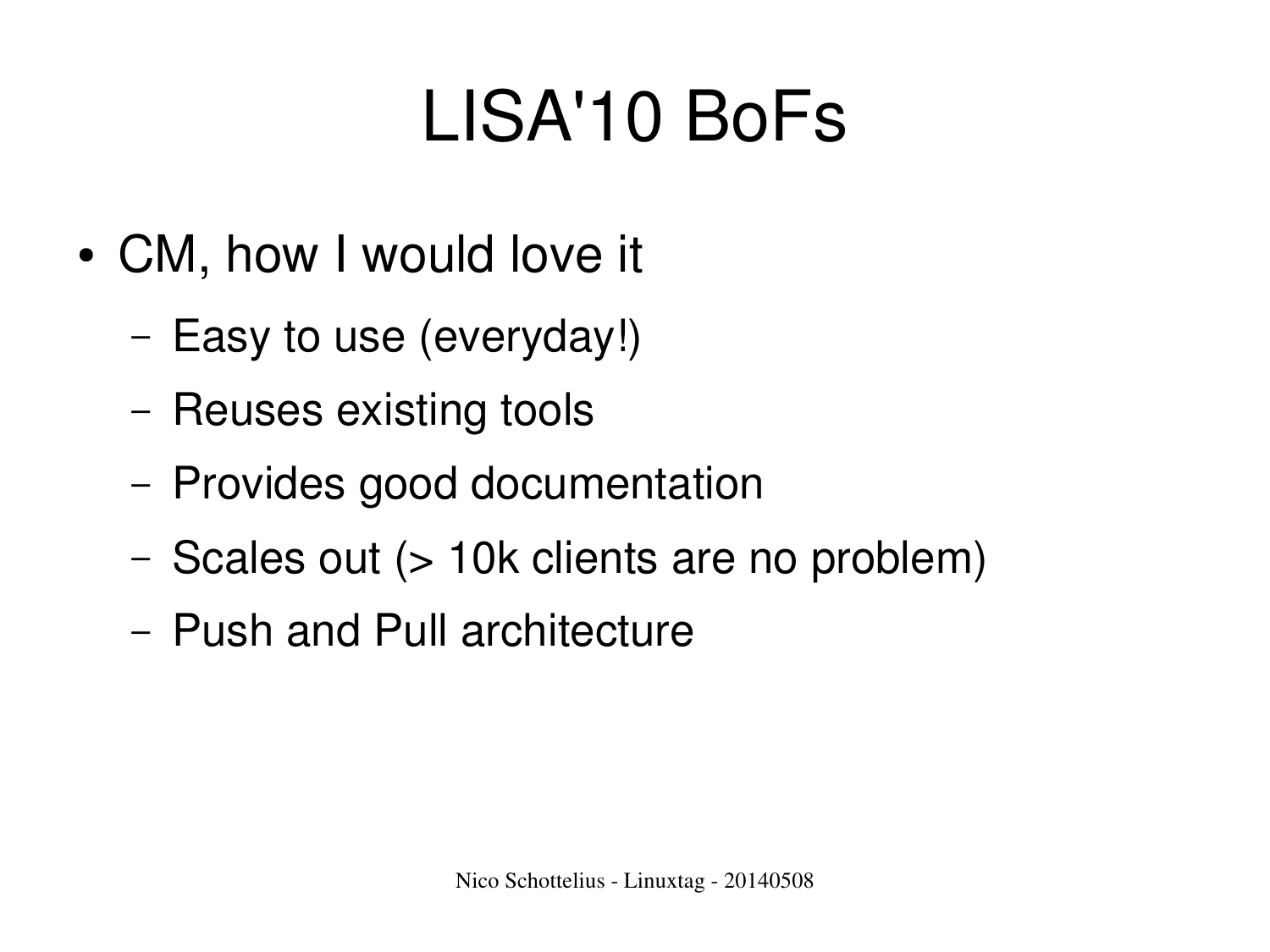### Back in the mountains...

- That idea at LISA...need to do some coding ...
	- 2011-03-07: first public release of cdist
	- 2011-09-16: Rewrite cdist core in python
	- 2012-12-09: Release of cdist 2.1